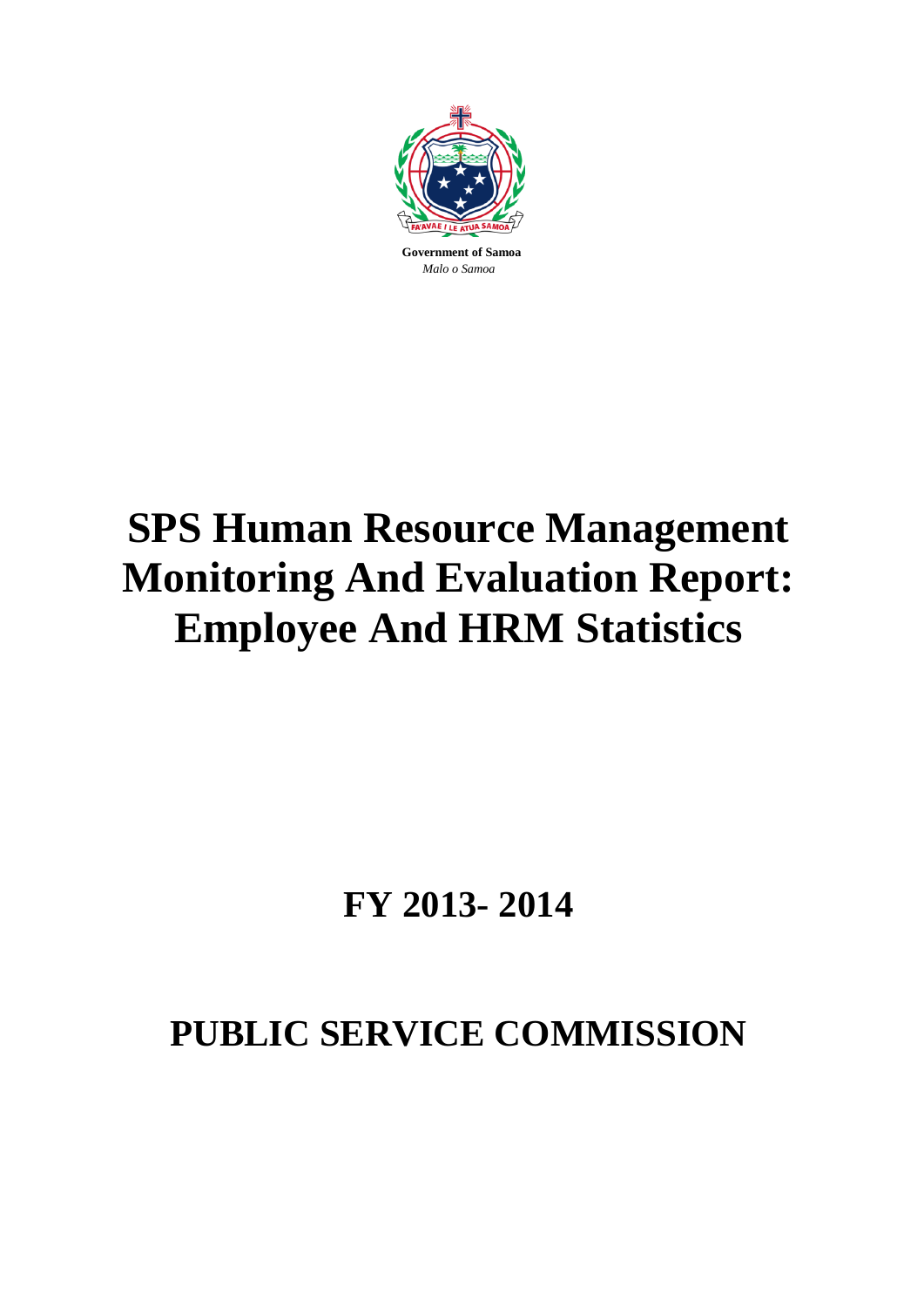## **Contents**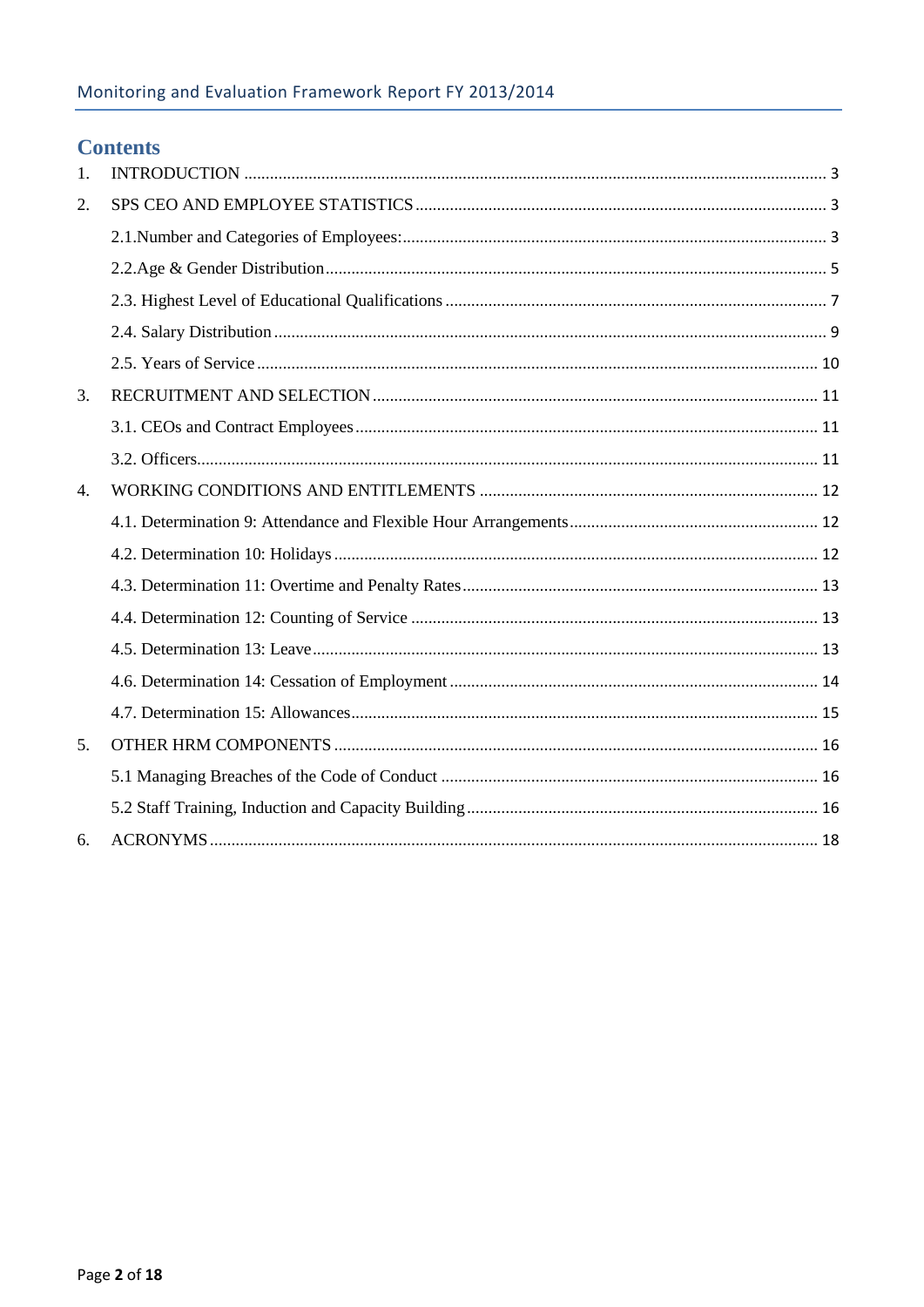## **1. INTRODUCTION**

<span id="page-2-0"></span>This Report presents *Employee and HRM Statistics* for the Samoa Public Service (SPS) for the FY 2013-2014, covering the periods 1 July 2013 – 30 Sept 2013, 1 Oct 2013 – 31 Dec 2013, 1 Jan-31 Mar 2014 and 1 Apr-30 June 2014. This is the second Financial Year (FY) report for the Monitoring and Evaluation Framework. The report for the Financial Year 2013-2014 includes the Employees Statistics, Recruitment and Selection, Working Conditions and Entitlements and all other HRM components of the Framework.

The statistics provided in the report gives a summary of all the Ministry Quarterly Reports submitted by Ministries, as well as information available on the HRMIS/PeopleOne System for the Financial Year 2013- 2014. The accuracy of the data provided by the Ministries is verified through the HRMIS/ PeopleOne System as well as other available data within PSC.

The Audit Office's statistical data is only recorded for the first and second quarter due to its independence from PSC jurisdiction. This became effective on the  $15<sup>th</sup>$  October 2013 in accordance with the approval provided by the Legislative Assembly. Similar to the Audit Office's Independence is that of the Office of the Attorney General's hence why the data from the Report for the Financial Year 2012-2013 has slightly changed for the Financial Year 2013-2014

## <span id="page-2-1"></span>**2. SPS CEO AND EMPLOYEE STATISTICS**

Section 2 provides a summary of CEO and employee statistics with the *Number of Employees per Category*, *Age and Gender Distribution*, *Levels of Qualifications*, *Salary Distribution* as well as the *Years of Service for Officers* for the FY 2013-2014

## **2.1.Number and Categories of Employees:**

<span id="page-2-2"></span>In accordance with the Public Service Act 2004 section 20, the given statistics is constituted of the number Chief Executive Officers, Contract Employees, Officers and Temporary Officers which include term employees and wage workers as presented in Table 1 and Figure 1 below.

| <b>CATEGORY</b>                | <b>1st Quarter</b> | 2nd Quarter | 3rd Quarter | <b>4th Quarter</b> |
|--------------------------------|--------------------|-------------|-------------|--------------------|
| HOD (Chief Executive Officers) | 19                 | 18          | 18          | 18                 |
| <b>Contract Employees</b>      | 145                | 141         | 130         | 132                |
| <b>Officers</b>                | 3513               | 3644        | 3544        | 3612               |
| Wage Workers                   | 466                | 303         | 298         | 296                |
| Term Employees                 | 56                 | 79          | 64          | 74                 |
| TOTAL                          | 4199               | 4185        | 4054        | 4132               |

#### **Table 1: SPS CEO and Employee Category for FY 2013-2014**





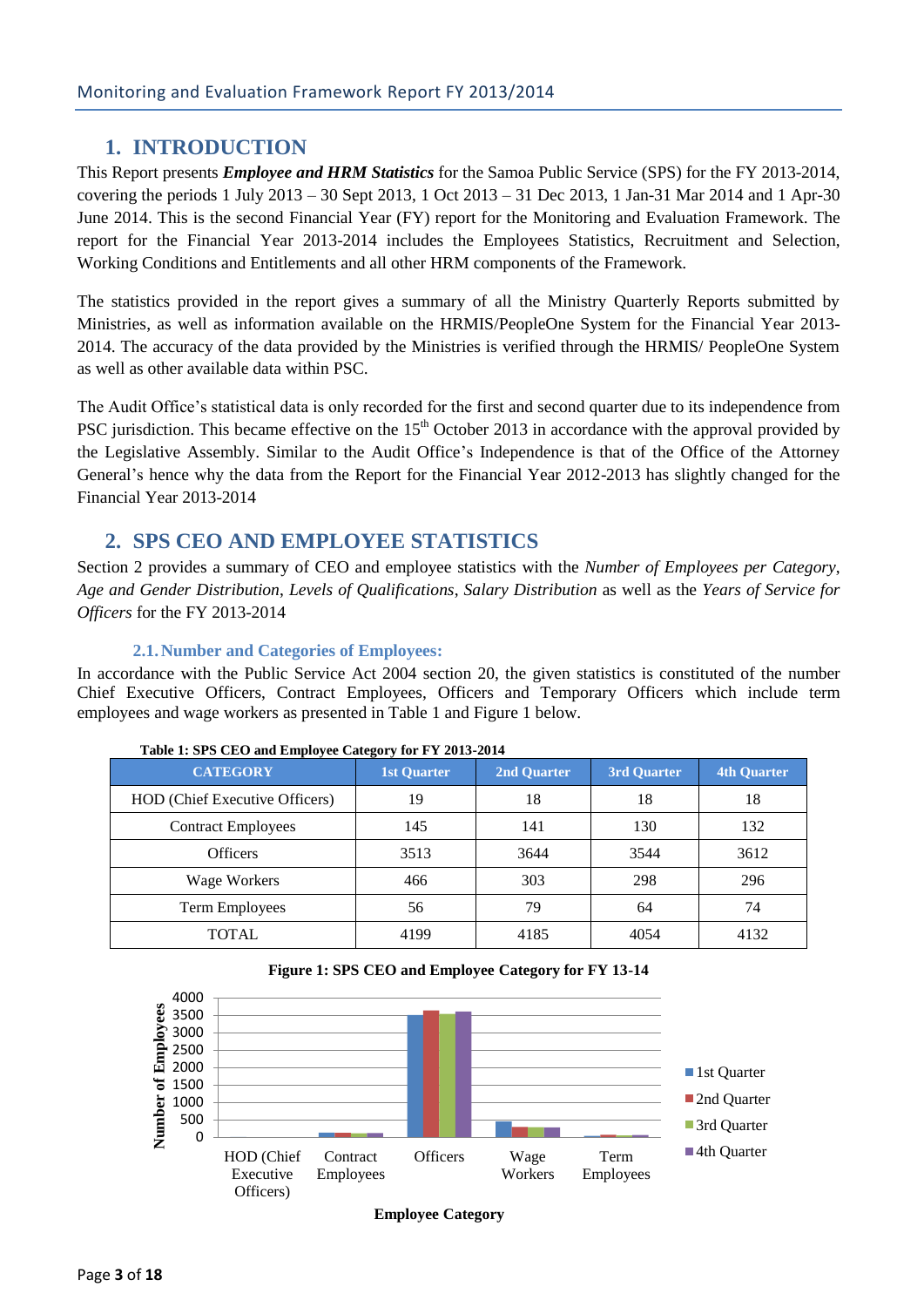The table above shows a slight decrease in the total number of Employees from Q1 to Q3 with the number of employees increasing again in Q4. An obvious decrease is seen in the number of Wage Workers throughout the FY. This is due to the Commission's decision on the  $15<sup>th</sup>$  January 2013 to transfer Wage Workers with more than 5 years of service to Officer position. Similar to that of the FY 2012-2013 Officers comprised the largest part of the SPS (87%). Temporary Employees which includes Wage Workers and Term Employees make up 9% of the total workforce while the Senior Executive Group (SEG) which include CEOs and Contract Employees make up the remaining 4% of the workforce at the end of FY 2013-2014.

The remaining tables and figures will only cover statistics from Q2 which is the first 6 months for the FY 2013-2014 and the statistics from Q4. Table 2 below summarizes the number and categories of CEOs and Employees within the Ministries at the end of Quarter 2 and Quarter 4.

| <b>Ministry</b> | <b>HOD</b>     |                  | CE             |                |                | $\mathbf 0$      |                  | <b>WW</b>        |                  | TE               |      | <b>Total</b>   |  |
|-----------------|----------------|------------------|----------------|----------------|----------------|------------------|------------------|------------------|------------------|------------------|------|----------------|--|
|                 | Q <sub>2</sub> | Q <sub>4</sub>   | Q <sub>2</sub> | Q <sub>4</sub> | Q <sub>2</sub> | Q <sub>4</sub>   | Q2               | Q <sub>4</sub>   | Q <sub>2</sub>   | Q <sub>4</sub>   | Q2   | Q <sub>4</sub> |  |
| AU              | $\mathbf{1}$   | $\boldsymbol{0}$ | 13             | $\mathbf{0}$   | 42             | $\boldsymbol{0}$ | $\overline{0}$   | $\boldsymbol{0}$ | 5                | $\theta$         | 61   | $\overline{0}$ |  |
| <b>MAF</b>      | $\mathbf{1}$   | $\mathbf{1}$     | $\overline{7}$ | 8              | 310            | 304              | 113              | 123              | 11               | $\boldsymbol{0}$ | 442  | 436            |  |
| <b>MCIL</b>     | $\mathbf{1}$   | $\mathbf{1}$     | 8              | 9              | 61             | 72               | $\overline{0}$   | $\boldsymbol{0}$ | $\mathbf{1}$     | $\overline{2}$   | 71   | 84             |  |
| <b>MCIT</b>     | 1              | $\mathbf{1}$     | 3              | 3              | 23             | 27               | 5                | $\Omega$         | 3                | 6                | 35   | 37             |  |
| <b>MESC</b>     | $\mathbf{1}$   | $\mathbf{1}$     | 8              | 10             | 2002           | 1965             | 12               | 18               | $\Omega$         | 10               | 2023 | 2004           |  |
| <b>MFAT</b>     | 1              | $\mathbf{1}$     | 5              | 6              | 39             | 42               | $\overline{0}$   | $\boldsymbol{0}$ | $\Omega$         | $\overline{2}$   | 45   | 51             |  |
| <b>MFR</b>      | $\mathbf{1}$   | $\mathbf{1}$     | 12             | 12             | 151            | 158              | 10               | $\overline{4}$   | $\Omega$         | $\boldsymbol{0}$ | 174  | 175            |  |
| <b>MJCA</b>     | $\mathbf{1}$   | $\mathbf{1}$     | 8              | 8              | 126            | 133              | $\overline{2}$   | $\overline{4}$   | 8                | 5                | 145  | 151            |  |
| <b>MNRE</b>     | 1              | $\mathbf{1}$     | 13             | 13             | 314            | 304              | 111              | 106              | 6                | 13               | 445  | 437            |  |
| <b>MOF</b>      | $\mathbf{1}$   | $\mathbf{1}$     | 13             | 13             | 135            | 134              | 23               | 23               | 17               | 20               | 189  | 191            |  |
| <b>MOH</b>      | 1              | $\mathbf{1}$     | 11             | 10             | 94             | 102              | 8                | 6                | 11               | $\tau$           | 125  | 126            |  |
| <b>MPMC</b>     | $\mathbf{1}$   | $\mathbf{1}$     | $\overline{4}$ | $\overline{4}$ | 54             | 55               | $\overline{0}$   | 6                | $\mathbf{1}$     | $\boldsymbol{0}$ | 60   | 66             |  |
| <b>MWCSD</b>    | $\mathbf{1}$   | $\mathbf{1}$     | $\overline{7}$ | $\overline{7}$ | 100            | 105              | 6                | 5                | 10               | $\overline{4}$   | 124  | 122            |  |
| <b>MWTI</b>     | 1              | $\mathbf{1}$     | 6              | 6              | 47             | 55               | 8                | $\boldsymbol{0}$ | $\boldsymbol{0}$ | $\theta$         | 62   | 62             |  |
| <b>PSC</b>      | $\mathbf{1}$   | $\mathbf{1}$     | $\overline{7}$ | $\overline{7}$ | 35             | 40               | $\boldsymbol{0}$ | $\boldsymbol{0}$ | $\overline{4}$   | 3                | 47   | 51             |  |
| <b>OEC</b>      | $\mathbf{1}$   | $\mathbf{1}$     | 2              | 3              | 33             | 34               | $\mathbf{1}$     | $\mathbf{1}$     | $\Omega$         | $\boldsymbol{0}$ | 37   | 39             |  |
| <b>OOTR</b>     | $\mathbf{1}$   | $\mathbf{1}$     | 5              | 5              | 8              | $\overline{7}$   | $\mathbf{0}$     | $\Omega$         | $\Omega$         | $\theta$         | 14   | 13             |  |
| <b>SBS</b>      | $\mathbf{1}$   | $\mathbf{1}$     | $\overline{7}$ | 6              | 60             | 67               | $\overline{4}$   | $\mathbf{0}$     | $\mathbf{0}$     | $\overline{0}$   | 72   | 74             |  |
| <b>SLRC</b>     | $\overline{0}$ | 1                | $\mathfrak{2}$ | $\overline{2}$ | 10             | $8\,$            | $\mathbf{0}$     | $\boldsymbol{0}$ | $\overline{2}$   | $\overline{c}$   | 14   | 13             |  |
| <b>Total</b>    | 18             | 18               | 141            | 132            | 3644           | 3612             | 303              | 296              | 79               | 74               | 4185 | 4132           |  |

**Table 2: Number of Employees per Category for FY 2013-2014**

As seen in Table 2 above, there are no significant changes to the number of employees in each category resulting in a minimal change of the total number of employees from Q2 to Q4. The decrease can be a result of the Audit Office statistics removed from the total SPS. However, 11 Ministries (61%) show slight increases in the total number of employees while 6 Ministries (33%) show a decrease with the remaining Ministry (6%) with no change.

The three largest Ministries are MAF, MESC and MNRE make up 70% of the SPS with 2877 employees whilst the three smallest Ministries are still MCIT, OOTR and SLRC with 63 employees make up 2% of the SPS.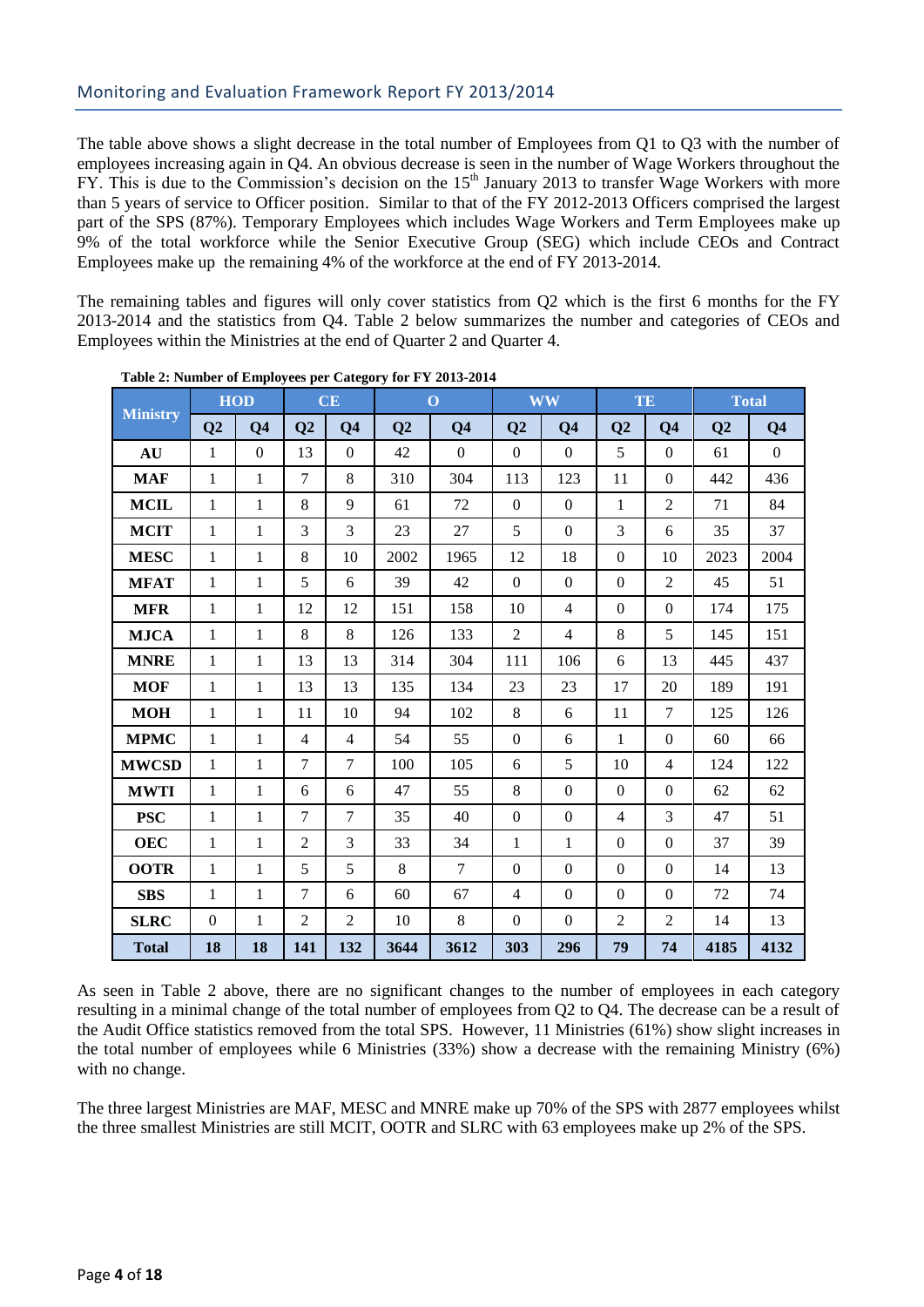## <span id="page-4-0"></span>**2.2. Age & Gender Distribution**

Tables 3 provides the age and gender distribution for the SPS for Q4 of the Financial Year 2013-2014

| Table 3:SPS AGE AND GENDER - 30 JUNE 2014 |                |               |              |               |              |               |  |  |  |  |
|-------------------------------------------|----------------|---------------|--------------|---------------|--------------|---------------|--|--|--|--|
| <b>AGE</b>                                | <b>FEMALES</b> |               | <b>MALES</b> |               | <b>TOTAL</b> |               |  |  |  |  |
|                                           | #              | $\frac{0}{0}$ | #            | $\frac{0}{0}$ | #            | $\frac{0}{0}$ |  |  |  |  |
| $30$                                      | 878            | 32.0%         | 603          | 39.1%         | 1481         | 35.8%         |  |  |  |  |
| $<$ 40                                    | 561            | 26.2%         | 495          | 25.0%         | 1056         | 25.6%         |  |  |  |  |
| $50$                                      | 507            | 29.0%         | 546          | 22.6%         | 1053         | 25.5%         |  |  |  |  |
| < 55                                      | 154            | 8.5%          | 160          | 6.9%          | 314          | 7.6%          |  |  |  |  |
| $60$                                      | 88             | 3.1%          | 59           | 3.9%          | 147          | 3.6%          |  |  |  |  |
| >60                                       | 55             | 1.2%          | 23           | 2.4%          | 78           | 1.9%          |  |  |  |  |
| <b>NS</b>                                 | 3              | $0\%$         | $\Omega$     | 0.1%          | 3            | $0.1\%$       |  |  |  |  |
| <b>TOTAL</b>                              | 2246           | 100%          | 1886         | 100%          | 4132         | 100%          |  |  |  |  |

**Table 4: Age and Gender Distribution by Category 4th Quarter FY 13-14**

|                                    | <b>CEO</b>   |                |                | CE           | $\mathbf 0$  |              | TE               |          |                | <b>WW</b>    |              |  |
|------------------------------------|--------------|----------------|----------------|--------------|--------------|--------------|------------------|----------|----------------|--------------|--------------|--|
| <b>AGE</b>                         | $\mathbf F$  | M              | $\mathbf{F}$   | $\mathbf{M}$ | $\mathbf{F}$ | M            | $\mathbf{F}$     | M        | $\mathbf{F}$   | M            | <b>Total</b> |  |
| $30$                               | $\mathbf{0}$ | $\Omega$       | $\overline{2}$ | 3            | 845          | 486          | 17               | 12       | 14             | 102          | 1481         |  |
| <40                                | 3            | $\Omega$       | 37             | 19           | 505          | 100          | 12               | 8        | $\overline{4}$ | 68           | 1056         |  |
| $50$                               | $\Omega$     | 3              | 27             | 21           | 468          | 455          | 6                | 6        | 6              | 61           | 1053         |  |
| $<$ 55                             | 1            | 3              | $\overline{7}$ | 11           | 142          | 132          | 1                | 3        | 3              | 11           | 314          |  |
| $60$                               | 1            | 5              | 1              | 3            | 81           | 37           | $\overline{2}$   | $\Omega$ | 3              | 14           | 147          |  |
| $>60$                              | $\Omega$     | $\overline{2}$ | $\mathbf{1}$   | $\Omega$     | 48           | 10           | 6                | 1        | $\Omega$       | 10           | 78           |  |
| NS                                 | $\mathbf{0}$ | $\Omega$       | $\overline{0}$ | $\Omega$     | 3            | $\mathbf{0}$ | $\boldsymbol{0}$ | $\Omega$ | $\mathbf{0}$   | $\mathbf{0}$ | 3            |  |
| <b>TOTAL</b>                       | 5            | 13             | 75             | 57           | 2092         | 1520         | 44               | 30       | 30             | 266          | 4132         |  |
|                                    | 18<br>132    |                |                | 3612         |              | 74           |                  | 296      |                |              |              |  |
| Youngest                           | 40           | 43             | 28             | 29           | 19           | 19           | 19               | 20       | 21             | 16           | 16           |  |
| <b>Oldest</b>                      | 60           | 63             | 65             | 59           | 66           | 65           | 73               | 56       | 57             | 73           | 73           |  |
| <b>Median Age</b>                  | 54           |                |                | 42           | 35           |              |                  | 34       |                | 34           |              |  |
| <b>Mean Age</b>                    | 52           |                |                | 42           | 37           |              |                  | 37       | 36             |              | 37           |  |
| <b>Below 30 (%)</b>                | 0%           |                |                | 4%           | 37%          |              |                  | 39%      | 39%            |              | 36%          |  |
| <b>Below 40 <math>(\% )</math></b> | 17%          |                |                | 42%          | 25%          |              |                  | 27%      | 24%            |              | 26%          |  |
| Above $50$ $(\%)$                  | 67%          |                |                | 17%          | 12%          |              |                  | 18%      | 14%            |              | 13%          |  |

At the end of the FY 2013-2014, 1886 (46%) of the SPS were males with the remaining 2246 (54%) were female employees. Officers remain the most occupied category in the SPS with 2092 females (58%) and 1520 males (42%). Female employees dominate the Contract Employee, Officers and Temporary Employees Category while male employees dominate the CEO and Wage Worker categories.

Table 4 shows that in Q4 the mean age for the SPS is 37 while the median is 35. The percentages given show that more than 30% of Officers, Term Employees and Wage Workers are below 30 years old indicating a young SPS. The percentages for the Contract Employee Category show a majority below the age of 40 while CEOs consists 67% over 50 years old.

The retirement age for Officers is 55 years old as stipulated in the PS Act 2004 Section 57 (1). Given in the above table 176 (5%) of Officers have reached the retirement age and are still employed in the SPS while 274 (8%) are due to retire during the next 5 year period.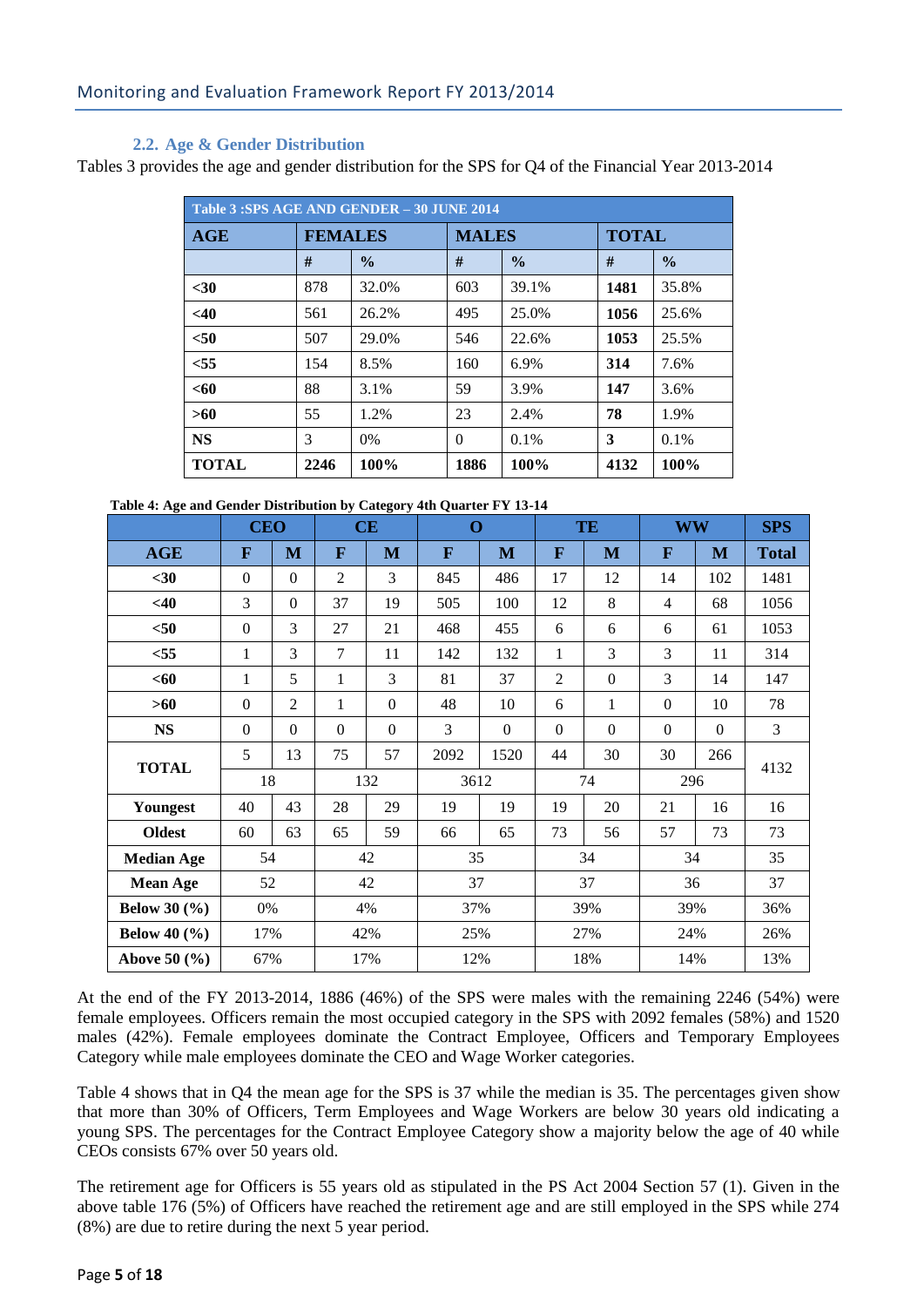| <b>MINISTRY</b> | <b>TOTAL</b> |               |                 |               |              |  |  |  |  |  |  |
|-----------------|--------------|---------------|-----------------|---------------|--------------|--|--|--|--|--|--|
|                 | M            |               | $\mathbf{F}$    |               | <b>Total</b> |  |  |  |  |  |  |
|                 | #            | $\frac{0}{0}$ | #               | $\frac{0}{0}$ |              |  |  |  |  |  |  |
| <b>MAF</b>      | 330          | 75.69         | 106             | 24.31         | 436          |  |  |  |  |  |  |
| <b>MCIT</b>     | 21           | 56.76         | 16              | 43.24         | 37           |  |  |  |  |  |  |
| <b>MCIL</b>     | 37           | 44.05         | 47              | 55.95         | 84           |  |  |  |  |  |  |
| <b>MESC</b>     | 624          | 31.14         | 1380            | 68.86         | 2004         |  |  |  |  |  |  |
| <b>MOF</b>      | 92           | 48.17         | 99              | 51.83         | 191          |  |  |  |  |  |  |
| <b>MFAT</b>     | 20<br>39.22  |               | 31              | 60.78         | 51           |  |  |  |  |  |  |
| <b>MOH</b>      | 63           | 50.00         | 63              | 50.00         | 126          |  |  |  |  |  |  |
| <b>MJCA</b>     | 74           | 49.01         | 77              | 50.99         | 151          |  |  |  |  |  |  |
| <b>MNRE</b>     | 338          | 77.35         | 99              | 22.65         | 437          |  |  |  |  |  |  |
| <b>MPMC</b>     | 24           | 36.36         | 42              | 63.64         | 66           |  |  |  |  |  |  |
| <b>MFR</b>      | 81           | 46.29         | 94              | 53.71         | 175          |  |  |  |  |  |  |
| <b>MWCSD</b>    | 61           | 50.00         | 61              | 50.00         | 122          |  |  |  |  |  |  |
| <b>MWTI</b>     | 40           | 64.52         | 22              | 35.48         | 62           |  |  |  |  |  |  |
| <b>OEC</b>      | 17           | 43.59         | 22              | 56.41         | 39           |  |  |  |  |  |  |
| <b>OOTR</b>     | 6            | 46.15         | $7\overline{ }$ | 53.85         | 13           |  |  |  |  |  |  |
| <b>PSC</b>      | 19           | 37.25         | 32              | 62.75         | 51           |  |  |  |  |  |  |
| <b>SBS</b>      | 36           | 48.65         | 38              | 51.35         | 74           |  |  |  |  |  |  |
| <b>SLRC</b>     | 3            | 23.08         | 10              | 76.92         | 13           |  |  |  |  |  |  |

**Table 5: Gender Distribution by Ministry Q4 (FY 2013-2014)**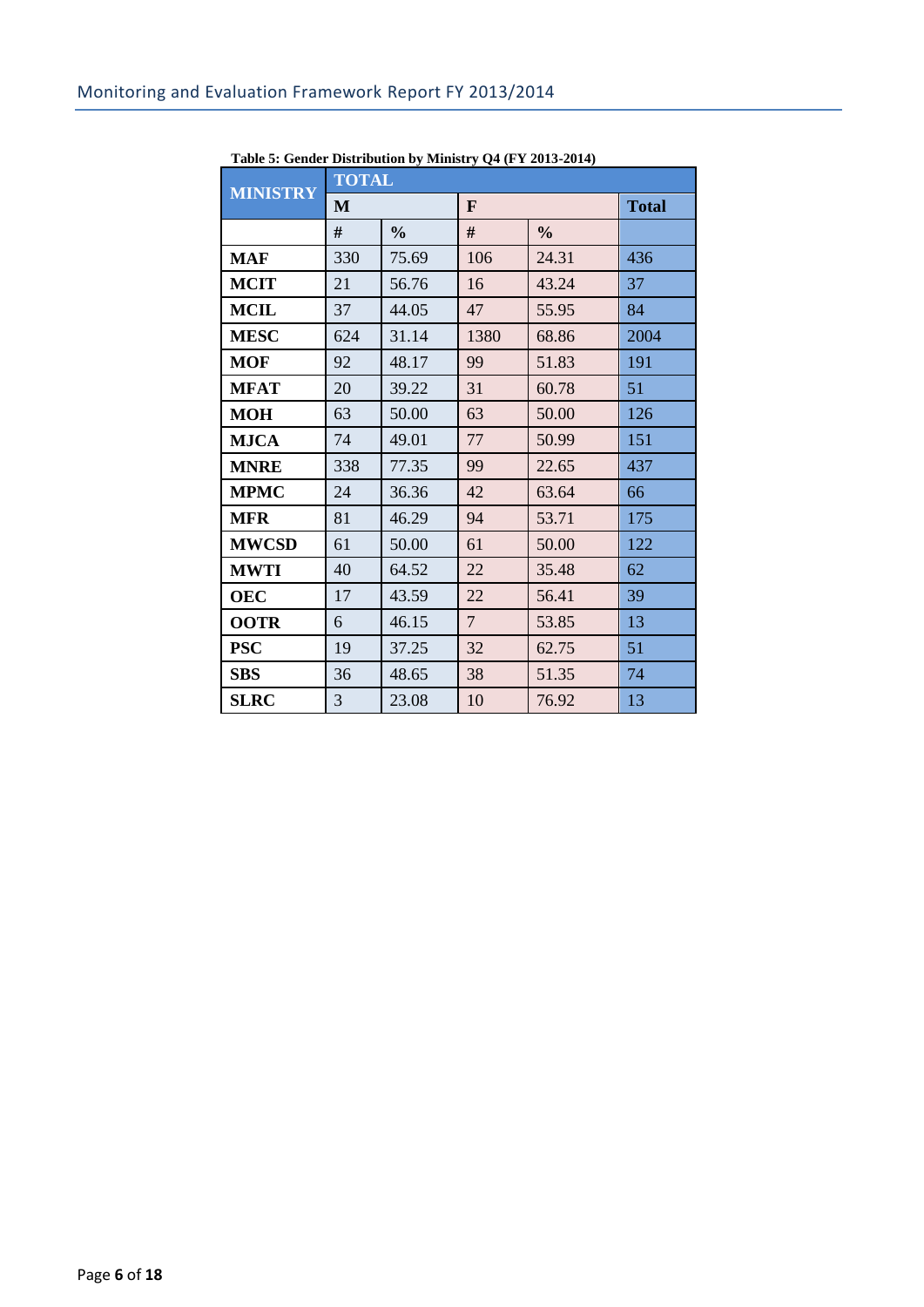| Monitoring and Evaluation Framework Report FY 2013/2014 |  |  |  |  |
|---------------------------------------------------------|--|--|--|--|
|---------------------------------------------------------|--|--|--|--|

| <b>MINISTRY</b>   | <b>MAF</b>                 | MCIT           | MCIL         | <b>NIESC</b>   | <b>MOF</b>     | <b>MFAT</b>  | <b>NOH</b>     | MJCA           | <b>MNRE</b>    | <b>NIPMC</b>   | <b>MFR</b> | <b>MWCSD</b>   | <b>NWTI</b>    | <b>OEC</b>     | <b>OTR</b>     | PSC            | <b>SBS</b> | <b>SLRC</b>    |
|-------------------|----------------------------|----------------|--------------|----------------|----------------|--------------|----------------|----------------|----------------|----------------|------------|----------------|----------------|----------------|----------------|----------------|------------|----------------|
| <b>AGE</b>        | <b>NUMBER OF EMPLOYEES</b> |                |              |                |                |              |                |                |                |                |            |                |                |                |                |                |            |                |
| $<$ 20            | $\mathbf{1}$               | $\Omega$       | $\Omega$     | $\overline{7}$ | 3              | $\Omega$     | $\overline{0}$ | $\Omega$       | 11             | $\Omega$       | 1          | $\overline{c}$ | $\overline{0}$ | $\Omega$       | $\theta$       | $\mathbf{1}$   | $\Omega$   | $\overline{0}$ |
| <25               | 49                         | 1              | 18           | 241            | 52             | 13           | 14             | 19             | 68             | 11             | 54         | 22             | 8              | 3              | $\mathbf{1}$   | 12             | 12         | $\overline{4}$ |
| $<$ 30            | 96                         | $\overline{2}$ | 22           | 410            | 45             | 12           | 34             | 22             | 77             | 12             | 26         | 26             | 11             | 9              | $\mathcal{E}$  | 15             | 17         | $\overline{7}$ |
| $\leq$ 35         | 67                         | 6              | $\tau$       | 253            | 32             | 14           | 17             | 32             | 65             | 8              | 35         | 24             | 6              | 11             | 3              | 6              | 12         | $\theta$       |
| $<$ 40            | 62                         | 10             | 13           | 200            | 14             | 5            | 16             | 18             | 35             | $\mathbf Q$    | 19         | 18             | 10             | $\overline{7}$ | $\overline{2}$ | 12             | 11         | $\mathbf{1}$   |
| <45               | 62                         | 5              | 9            | 301            | 20             | 5            | 7              | 22             | 75             | 12             | 15         | 10             | 13             | 3              | $\overline{c}$ | $\overline{c}$ | 13         | $\mathbf{1}$   |
| < 50              | 52                         | $\tau$         | 9            | 271            | 10             | $\mathbf{1}$ | 16             | 18             | 49             | $\overline{4}$ | 11         | 10             | $\overline{7}$ | 3              | $\Omega$       | 3              | 5          | $\theta$       |
| $<$ 55            | 40                         | $\overline{2}$ | 5            | 163            | 8              | $\Omega$     | 14             | 13             | 39             | 7              | 11         | $\Omega$       | 5              | $\overline{2}$ | 1              | $\Omega$       | 3          | $\theta$       |
| <60               | $\overline{7}$             | 1              | $\mathbf{1}$ | 102            | 5              | 1            | $\mathbf{1}$   | $\overline{4}$ | 15             | $\overline{c}$ | 3          | $\overline{4}$ | 1              | $\Omega$       | $\mathbf{1}$   | $\Omega$       | $\Omega$   | $\theta$       |
| < 65              | $\Omega$                   | 1              | $\Omega$     | 55             | $\overline{2}$ | $\theta$     | $\overline{2}$ | $\overline{0}$ | $\overline{2}$ | $\mathbf{1}$   | $\Omega$   | $\overline{4}$ | $\mathbf{1}$   | $\theta$       | $\Omega$       | $\Omega$       | 1          | $\theta$       |
| $>65$             | $\Omega$                   | $\overline{2}$ | $\Omega$     | $\mathbf{1}$   | $\Omega$       | $\Omega$     | 5              | $\theta$       | 1              | $\Omega$       | $\Omega$   | $\overline{2}$ | $\overline{0}$ | $\mathbf{1}$   | $\Omega$       | $\Omega$       | $\Omega$   | $\Omega$       |
| NS                | $\Omega$                   | $\Omega$       | $\Omega$     | $\Omega$       | $\Omega$       | $\Omega$     | $\Omega$       | 3              | $\Omega$       | $\Omega$       | $\Omega$   | $\Omega$       | $\Omega$       | $\Omega$       | $\Omega$       | $\Omega$       | $\Omega$   | $\Omega$       |
| <b>TOTAL</b>      | 436                        | 37             | 84           | 2004           | 191            | 51           | 126            | 151            | 437            | 66             | 175        | 122            | 62             | 39             | 13             | 51             | 74         | 13             |
| Youngest<br>Age   | 20                         | 25             | 21           | 16             | 20             | 21           | 21             | 21             | 18             | 21             | 20         | 20             | 21             | 23             | 25             | 19             | 21         | 22             |
| <b>Oldest Age</b> | 59                         | 67             | 55           | 62             | 65             | 58           | 73             | 59             | 71             | 61             | 58         | 73             | 63             | 64             | 57             | 50             | 62         | 41             |
| <b>Median Age</b> | 36                         | 40             | 33           | 38             | 30             | 30           | 35             | 36             | 35             | 37             | 31         | 31             | 37             | 33             | 34             | 29             | 33         | 27             |
| <b>Mean Age</b>   | 37                         | 43             | 34           | 39             | 33             | 32           | 38             | 40             | 37             | 37             | 33         | 34             | 38             | 36             | 37             | 31             | 35         | 29             |

#### **Table 6: SPS Age and Gender Distribution for Q4 of the FY 2013-2014**

Tables 5 and 6 highlight the following facts:

- 12 out of 18 Ministries are dominated by female employees, 5 of which are comprised of more than 60% female employees
- SLRC has the highest percentage (76.92%) of females compared to males while the MESC holds the second highest percentage of females (68.86%) to males
- The youngest employee in the SPS (16 years) is employed in the MESC as a Wage worker in a stationary casual position as noted in the Ministries  $3<sup>rd</sup>$  and  $4<sup>th</sup>$  quarter reports which coincides with the beginning of the school year 2014 to assist with the distribution of stationary to schools and are only required to work at that time period.
- The eldest employees in the SPS (73 years) are employed in the MOH as a mentor for the nurses as a Temporary Employee and the MWCSD as a night watchman on a Wage Worker position. They are hired on these positions due to their age exceeding the retirement age of 55 in accordance with the PS Act section 57.
- Similar to that of the FY 2012-2013 statistics the majority of employees who have reached 55 years or more are employed in the MESC

## <span id="page-6-0"></span>**2.3. Highest Level of Educational Qualifications**

Educational qualifications have been categorized into the 7 levels described below with Table 7 providing data on Levels of Qualification for the whole SPS and Table 8 for male and Table 9 for female level of qualifications:

| <b>Qualification</b><br><b>Level</b> | <b>Description</b>                                                |
|--------------------------------------|-------------------------------------------------------------------|
| Level 0                              | Secondary School/College Certificates which include SSC and PSSC; |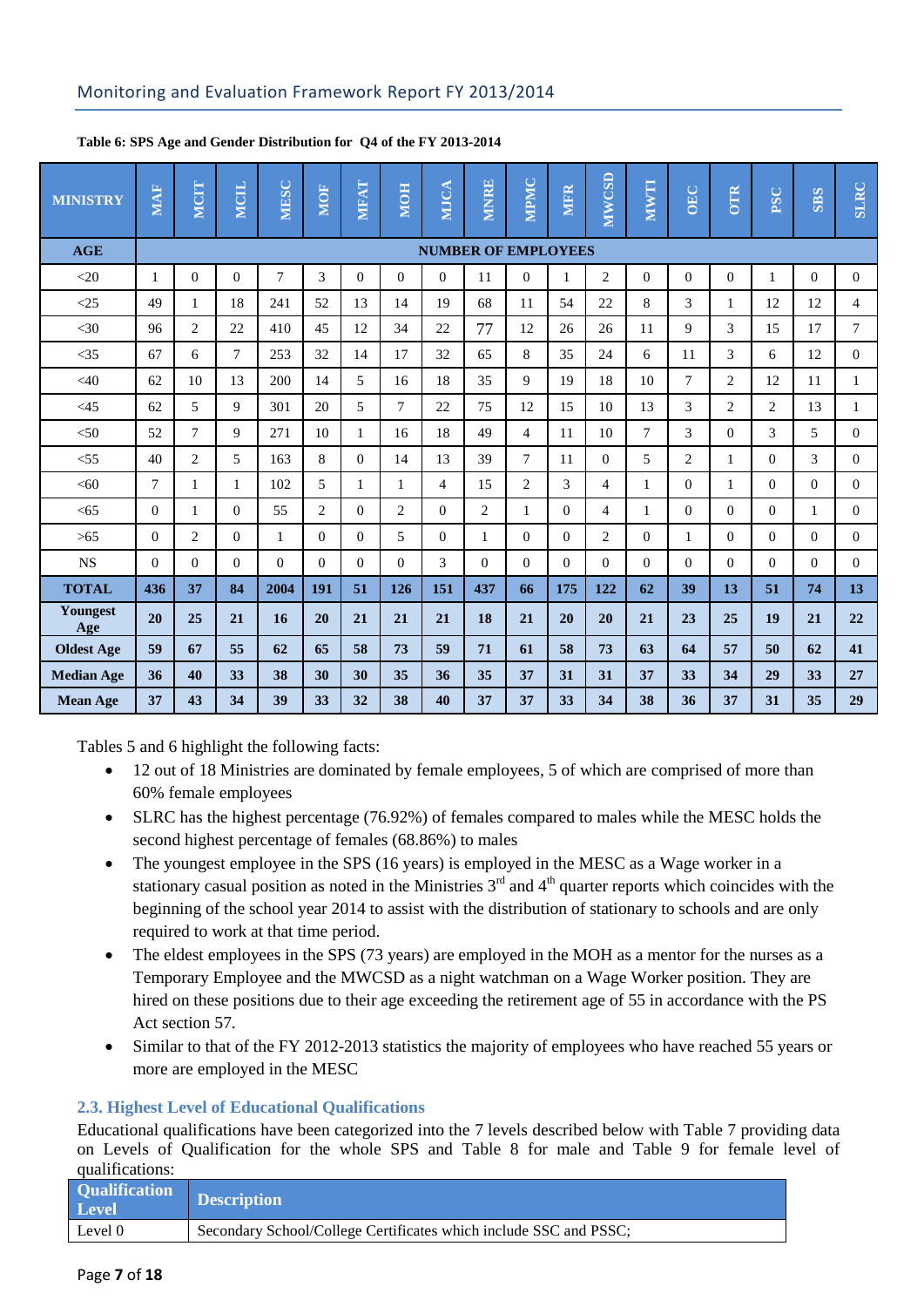| Level 1 | Certificate Level (completed at formal institutions including UPY/UE/Foundation Year<br>Certificates; |
|---------|-------------------------------------------------------------------------------------------------------|
| Level 2 | Diploma                                                                                               |
| Level 3 | Bachelor, Graduate Diplomas, Graduate Certificates, Advanced Diploma                                  |
| Level 4 | Post Graduate Diplomas, Post Graduate Certificates, Bachelor Degree with Honors.                      |
| Level 5 | Masters Degree                                                                                        |
| Level 6 | PhD, Professorship                                                                                    |

**Table 7: Levels of Educational Qualification 4th Quarter FY2013/2014**

| <b>QUAL</b><br><b>CODE</b> | <b>QUAL TYPE</b>                                | <b>CEO</b>     | <b>CE</b>      | $\Omega$ | <b>TE</b>      | <b>WW</b>      | <b>TOTAL</b>   |                                            |
|----------------------------|-------------------------------------------------|----------------|----------------|----------|----------------|----------------|----------------|--------------------------------------------|
|                            |                                                 | #              | #              | #        | #              | #              | #              | $%$ of<br><b>Individuals</b><br>with Quals |
| 6                          | <b>DOCTORATE</b>                                | $\theta$       | $\overline{2}$ | $\Omega$ | $\Omega$       | $\overline{0}$ | $\overline{2}$ | 0.06%                                      |
| 5                          | <b>MASTERS</b>                                  | 8              | 43             | 20       | 1              | $\overline{0}$ | 72             | 2.13%                                      |
| 4                          | PD, PC, BHON                                    | 1              | 9              | 27       | 1              | $\overline{0}$ | 38             | 1.12%                                      |
| 3                          | B,GD, GC                                        | 6              | 58             | 619      | 21             | $\overline{0}$ | 704            | 20.79%                                     |
| $\overline{c}$             | <b>DIP</b>                                      | 1              | 6              | 764      | 17             | $\theta$       | 788            | 23.27%                                     |
| 1                          | <b>CERT</b>                                     | $\overline{2}$ | 7              | 500      | 8              | 11             | 528            | 15.59%                                     |
| $\theta$                   | <b>Secondary School/College</b>                 | $\overline{0}$ | 3              | 1122     | $\overline{4}$ | 126            | 1255           | 37.05%                                     |
|                            | <b>Total Individuals with</b><br>Qualifications | 18             | 128            | 3052     | 52             | 137            | 3387           | 100.00%                                    |
|                            | <b>NS</b>                                       | $\overline{0}$ | $\overline{4}$ | 560      | 22             | 159            | 745            |                                            |
|                            | <b>Total individuals in SPS</b>                 | 18             | 132            | 3612     | 74             | 296            | 4132           |                                            |

Of the 81.9% of employees in the SPS whose qualifications were stated:

- Only 112 (3.31%) hold qualifications above level 4
- Majority of the SPS hold a level 2 qualification and below with 1255 (37.05%) holding a Secondary School/College Qualification
- For the SEG majority hold level 3 qualification and above
- For the Officer, Term Employee and Wage Worker Category, majority hold level 2 qualification and below
- 745 (18%) of Employees do not have their qualifications recorded

| Table 8: Levels of Educational Qualification for Males-4th Quarter FY2013/2014 |  |  |
|--------------------------------------------------------------------------------|--|--|
|                                                                                |  |  |

| QUAL<br>$\overline{CODE}$ | <b>QUAL TYPE</b>                                       | <b>CEO</b>       | CE | $\mathbf 0$ | <b>TE</b> | <b>WW</b>      | <b>TOTAL</b>   |                                               |
|---------------------------|--------------------------------------------------------|------------------|----|-------------|-----------|----------------|----------------|-----------------------------------------------|
|                           |                                                        | #                | #  | #           | #         | #              | #              | % of Male<br><b>Individuals</b><br>with Quals |
| 6                         | <b>DOCTORATE</b>                                       | $\boldsymbol{0}$ | 2  | $\theta$    | $\theta$  | $\theta$       | $\overline{2}$ | 0.14%                                         |
| 5                         | <b>MASTERS</b>                                         | 5                | 8  | 9           | $\theta$  | $\theta$       | 22             | 1.54%                                         |
| 4                         | PD, PC, BHON                                           |                  | 3  | 9           | $\theta$  | $\overline{0}$ | 13             | 0.91%                                         |
| 3                         | B,GD, GC                                               | 5                | 32 | 237         | 6         | $\overline{0}$ | 280            | 19.65%                                        |
| $\mathbf{2}$              | <b>DIP</b>                                             | 1                | 4  | 270         | 9         | $\theta$       | 284            | 19.93%                                        |
| 1                         | <b>CERT</b>                                            | 1                | 3  | 202         | 3         | 5              | 214            | 15.02%                                        |
| $\mathbf{0}$              | <b>Secondary School/College</b>                        | $\boldsymbol{0}$ | 3  | 491         | 1         | 115            | 610            | 42.81%                                        |
|                           | <b>Total Individuals with</b><br><b>Oualifications</b> | 13               | 55 | 1218        | 19        | 120            | 1425           | 100.00%                                       |
|                           | <b>NS</b>                                              | $\overline{0}$   | 2  | 302         | 11        | 146            | 461            |                                               |
|                           | <b>Total individuals in SPS</b>                        | 13               | 57 | 1520        | 30        | 266            | 1886           |                                               |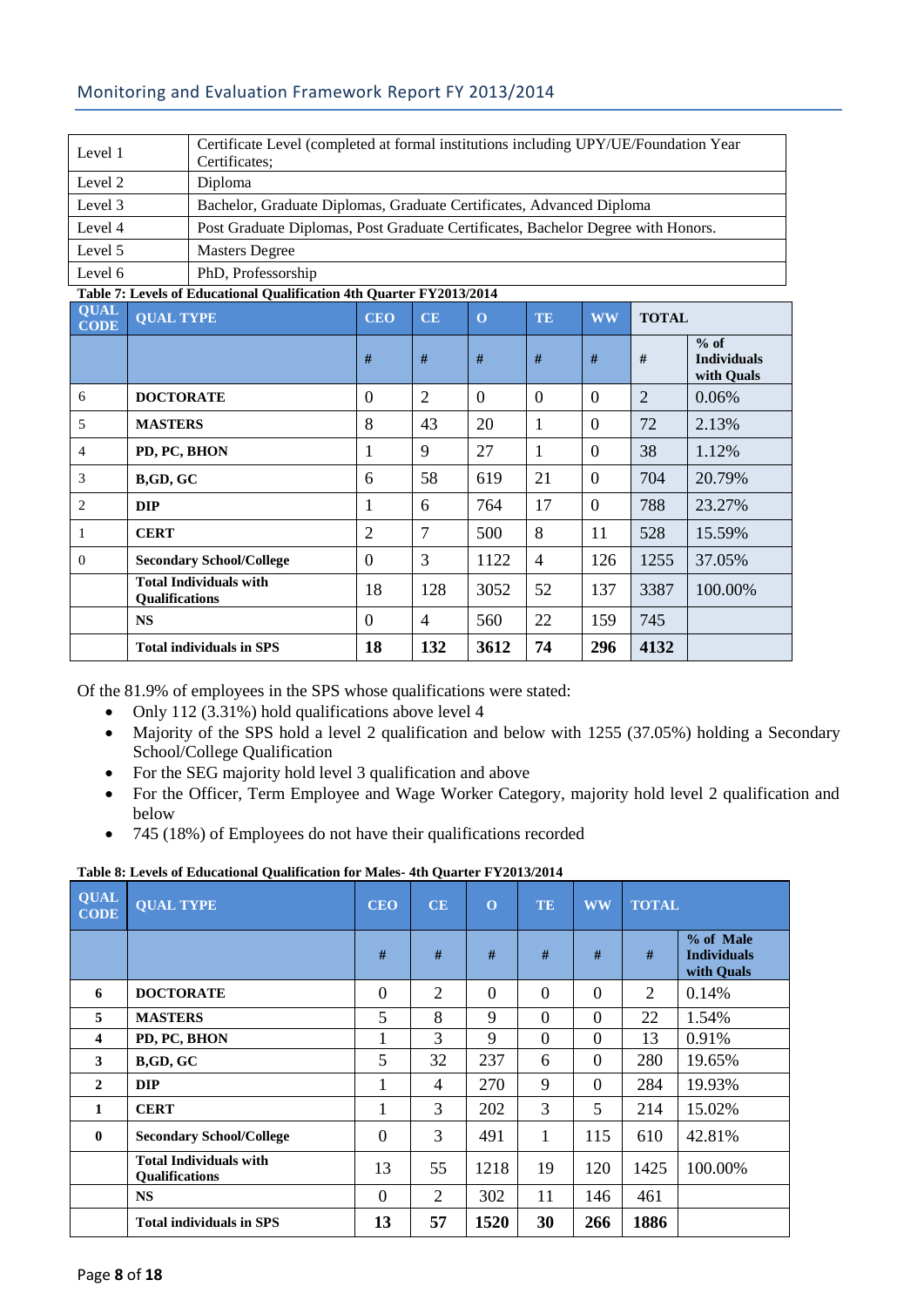| <b>QUAL</b><br><b>CODE</b> | <b>QUAL TYPE</b>                                       | <b>CEO</b>       | CE               | $\overline{O}$ | <b>TE</b>      | <b>WW</b>      | <b>TOTAL</b> |                                                 |
|----------------------------|--------------------------------------------------------|------------------|------------------|----------------|----------------|----------------|--------------|-------------------------------------------------|
|                            |                                                        | #                | #                | #              | #              | #              | #            | % of Female<br><b>Individuals</b><br>with Quals |
| 6                          | <b>DOCTORATE</b>                                       | $\overline{0}$   | $\overline{0}$   | $\overline{0}$ | $\overline{0}$ | $\overline{0}$ | $\Omega$     | 0%                                              |
| 5                          | <b>MASTERS</b>                                         | 3                | 35               | 11             |                | $\overline{0}$ | 50           | 3%                                              |
| $\overline{\mathbf{4}}$    | PD, PC, BHON                                           | $\boldsymbol{0}$ | 6                | 18             | 1              | $\overline{0}$ | 25           | 1%                                              |
| 3                          | B,GD, GC                                               | 1                | 26               | 382            | 15             | $\overline{0}$ | 424          | 22%                                             |
| $\overline{2}$             | <b>DIP</b>                                             | $\boldsymbol{0}$ | $\overline{2}$   | 494            | 8              | $\overline{0}$ | 504          | 26%                                             |
| 1                          | <b>CERT</b>                                            | 1                | $\overline{4}$   | 298            | 5              | 6              | 314          | 16%                                             |
| $\mathbf{0}$               | <b>Secondary School/College</b>                        | $\boldsymbol{0}$ | $\boldsymbol{0}$ | 631            | 3              | 11             | 645          | 33%                                             |
|                            | <b>Total Individuals with</b><br><b>Qualifications</b> | 5                | 73               | 1834           | 33             | 17             | 1962         | 100%                                            |
|                            | <b>NS</b>                                              | $\overline{0}$   | 2                | 258            | 11             | 13             | 284          |                                                 |
|                            | <b>Total individuals in SPS</b>                        | 5                | 75               | 2092           | 44             | 30             | 2246         |                                                 |

| Table 9: Levels of Educational Qualification for Females- 4th Quarter FY2013/2014 |  |  |
|-----------------------------------------------------------------------------------|--|--|
|                                                                                   |  |  |

Tables 8 and 9 presents the following facts about male and female qualifications:

- More female  $(4\%)$  hold level 4 qualification and above than male employees  $(2.6\%)$
- Majority of female and employees hold a Secondary School/College qualification
- Majority of male CEOs hold level 3 and 5 qualifications while the majority of female CEOs hold a level 5 qualification
- The majority of female Contract Employees hold level 5 qualification to that of male Contract Employees

## <span id="page-8-0"></span>**2.4. Salary Distribution**

Statistics on Salary and Wage Distribution within the SPS as at the end of FY 2013-2014 are summarized in Table 10 and Figure 2 below.

CEOs, Contract Employees, Officers and Term Employees are paid annual salaries which are classified in the salary grade in the first column with minimum and maximum salary rates listed respectively. Wage workers are paid wages which are based on hourly/daily rates. The new SPS Salary scale came into effect on the 1st of January 2014

|                     | SPS SALARY DISTRIBUTION (CEO, CE, O, WW& TE) - Q2 & Q4 |            |            |             |      |                  |                  |                |
|---------------------|--------------------------------------------------------|------------|------------|-------------|------|------------------|------------------|----------------|
|                     | <b>SALARY RATE</b>                                     |            |            |             |      | <b>Quarter 2</b> | <b>Quarter 4</b> |                |
| <b>Salary Grade</b> |                                                        | <b>MIN</b> | <b>MAX</b> |             | #    | $\frac{0}{0}$    | #                | $\frac{0}{0}$  |
| WW4-WW6             | \$                                                     | 28.13      | \$         | 36.13       | 12   | $\Omega$         | 12               | $\Omega$       |
| WW1-WW3             | \$                                                     | 21.69      | \$         | 26.29       | 291  | $\Omega$         | 284              | $\overline{7}$ |
| $A1-A4$             | \$                                                     | 6,756.00   | \$         | 10070.00    | 564  | $\overline{7}$   | 556              | 13             |
| $A5-A7$             | \$                                                     | 10,458.00  | \$         | 16,765.00   | 1053 | 13               | 981              | 24             |
| $A8 - A10$          | \$                                                     | 17,344.00  | \$         | 24,728.00   | 1127 | 25               | 1216             | 29             |
| A11-A13             | \$                                                     | 25,413.00  | \$         | 34,026.00   | 446  | 27               | 551              | 13             |
| A14-16              | \$                                                     | 34,841.00  |            | \$53,055.00 | 497  | 11               | 360              | 9              |
| A17-A19             | \$                                                     | 54,180.00  | \$         | 81,252.00   | 38   | 12               | 25               | $\mathbf{1}$   |
| <b>ACEO</b>         | \$                                                     | 81,600.00  | \$         | 84,048.00   | 138  |                  | 129              | 3              |

| Table 10: Salary Distribution in the SPS for Quarter 2 & 4 FY 2013/2014 |  |  |  |
|-------------------------------------------------------------------------|--|--|--|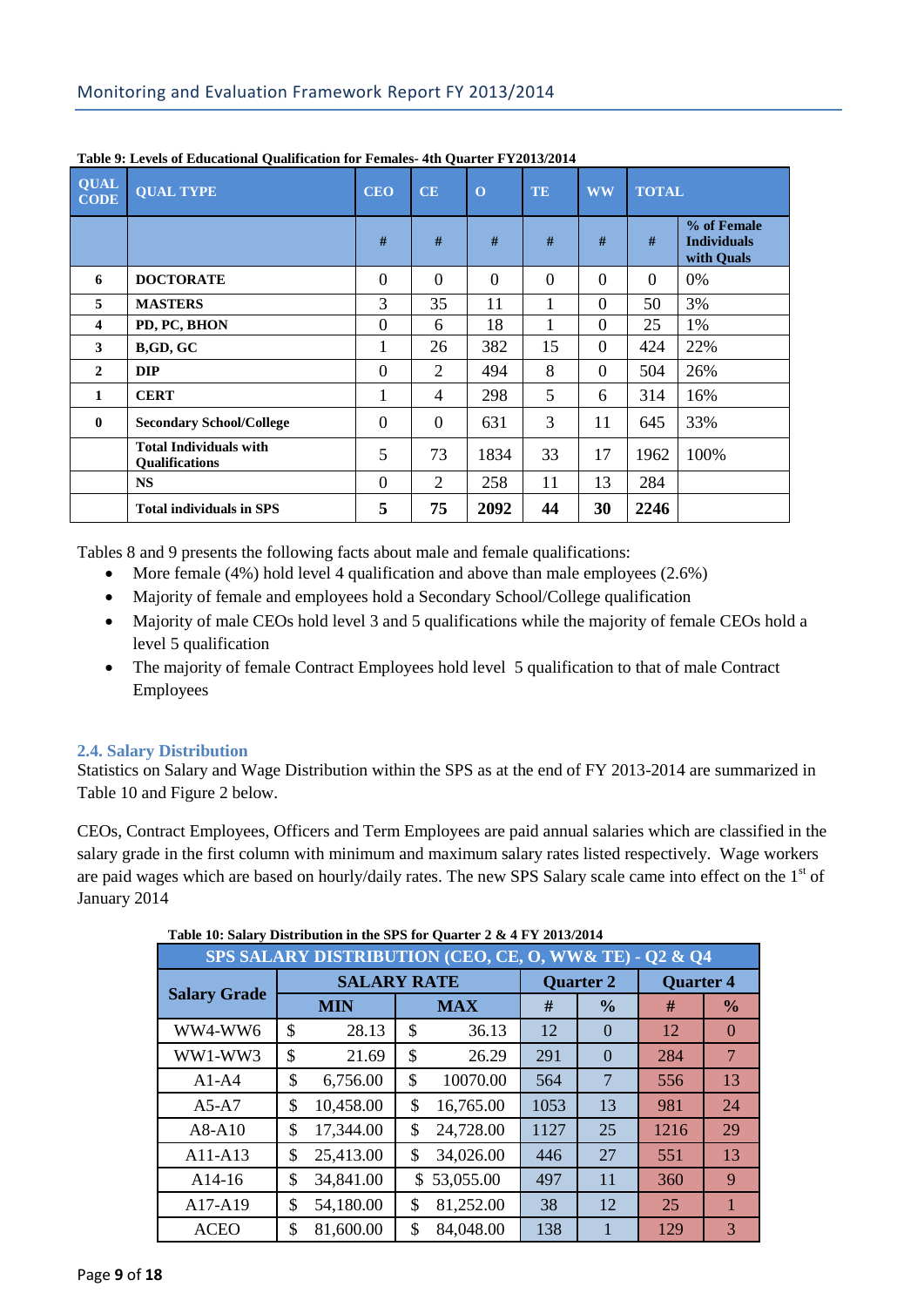| <b>DCEO</b> | 94,544.00                | 94,544.00                |     |      |     |  |
|-------------|--------------------------|--------------------------|-----|------|-----|--|
| <b>CEO</b>  | \$113,465.00             | \$117,667.00             | 18  |      | 18  |  |
| NS          | $\overline{\phantom{a}}$ | $\overline{\phantom{a}}$ |     |      |     |  |
|             | <b>TOTAL</b>             | 4185                     | 100 | 4132 | 100 |  |



**Figure 2: Salary Distribution for SPS CEOs and Employees for 2nd & 4th Quarter**

As seen in the above table and figure

- 2753 (66%) of all employees earning salaries are paid between A1-A10
- Majority of Wage workers 284 (7%)are paid between WW1-WW3

## <span id="page-9-0"></span>**2.5. Years of Service**

Table 11 below summarizes Officers years of service in the SPS for FY 2013-2014. Years of service for all other employee categories are not provided due to inaccurate data given in Ministry Quarterly Reports.

**Table 11: Years of Service for the Officers Q4 FY13-14**

| <b>YOS</b>            |      | Q <sub>4</sub> |                |               |              |               |
|-----------------------|------|----------------|----------------|---------------|--------------|---------------|
|                       | M    | $\frac{0}{0}$  | $\mathbf F$    | $\frac{0}{0}$ | <b>Total</b> | $\frac{6}{6}$ |
| $<$ 5                 | 687  | 45.20          | 938            | 44.84         | 1625         | 44.99         |
| $<$ 10                | 308  | 20.26          | 411            | 19.65         | 719          | 19.91         |
| <15                   | 176  | 11.58          | 176            | 8.41          | 352          | 9.75          |
| $<$ 20                | 113  | 7.43           | 134            | 6.41          | 247          | 6.84          |
| <25                   | 104  | 6.84           | 133            | 6.36          | 237          | 6.56          |
| $30$                  | 63   | 4.14           | 103            | 4.92          | 166          | 4.60          |
| $30+$                 | 68   | 4.47           | 195            | 9.32          | 263          | 7.28          |
| <b>NS</b>             | 1    | 0.07           | $\overline{2}$ | 0.10          | 3            | 0.08          |
| <b>TOTAL</b>          | 1520 | 100            | 2092           | 100           | 3612         | 100           |
| <b>AVERAGE</b><br>YOS | 9.15 |                | 11.5           |               |              | 9.74          |

Based on the above table

- 1625 (44.99%) of Officers have worked in the SPS for a period of less than 5 years of service
- 2344 (64.9%) of Officers have less than 10 years of service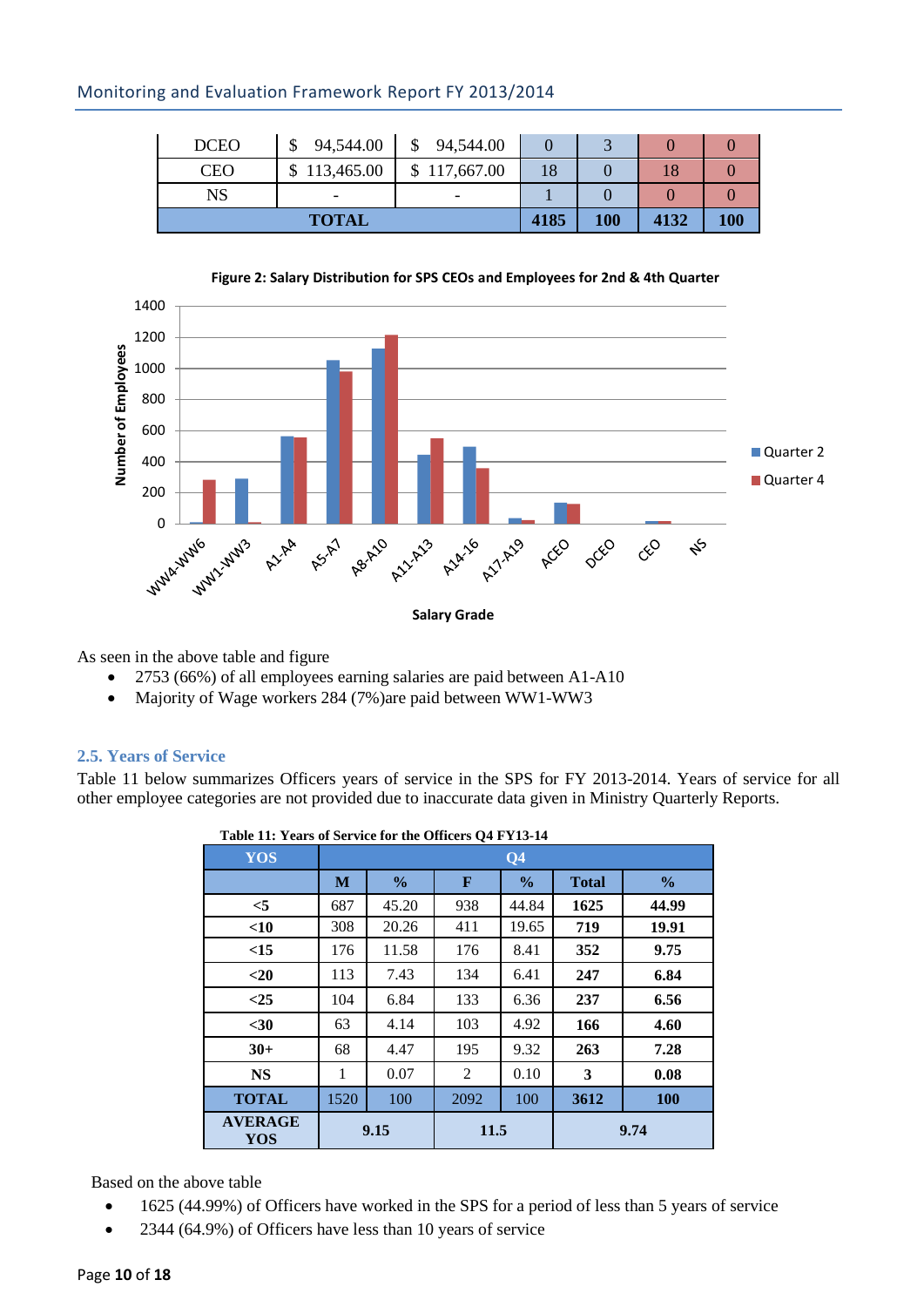• 1238 (35.03%) of Officers have 10 or more years of service making them eligible for long service leave entitlements

## **3. RECRUITMENT AND SELECTION**

<span id="page-10-0"></span>This section provides information on recruitment and selection processes completed for the FY 2013-2014 for CEOs, Contract Employees and Officers.

## <span id="page-10-1"></span>**3.1. CEOs and Contract Employees**

Table 12 indicates the number of completed R&S processes for the SEG for the FY 2013-2014.

| EC            |                                                                                     | <b>FY13-14</b>           |    |                 |              |  |
|---------------|-------------------------------------------------------------------------------------|--------------------------|----|-----------------|--------------|--|
|               | <b>O1</b>                                                                           | $\overline{\mathbf{O2}}$ | Q3 | $\overline{O4}$ | <b>TOTAL</b> |  |
| <b>CE</b>     | 14                                                                                  |                          |    |                 | 46           |  |
| CEO           |                                                                                     |                          |    |                 |              |  |
| $\sim$ $\sim$ | $\alpha - \alpha - \alpha$<br>$\mathbf{r}$<br>$\sim$ $\sim$ $\sim$<br>$\frac{1}{2}$ |                          |    |                 |              |  |

**Table 12: Completed R&S Processes for SEG - FY 2013-2014**

A total of 51 R&S processes were completed for the Senior Executive Group over the FY 2013-2014. That is, 46 appointments for Contract Employees and 5 for CEO positions. The Chief Auditor's position is recorded in the first quarter's statistics.

#### <span id="page-10-2"></span>**3.2. Officers**

**Table13: Completed R&S Processes for Officer Positions - FY 2013-2014**

| radició: complete rived i rocesses for officer i ostrons<br><b>MINISTRY/OFFICE</b> | <b>O1</b>      | <b>O2</b>      | <b>O3</b>      | <b>O4</b>      | <b>TOTAL</b>   | $\frac{0}{0}$ |
|------------------------------------------------------------------------------------|----------------|----------------|----------------|----------------|----------------|---------------|
| <b>Agriculture &amp; Fisheries</b>                                                 | 14             | 10             | 12             | 14             | 50             | 9.9           |
| Commerce, Industry & Labour                                                        | 6              | 12             | 9              | 7              | 34             | 4.9           |
| <b>Communications &amp; Information Technology</b>                                 | $\overline{c}$ | $\mathbf{0}$   | $\Omega$       | 1              | 3              | 0.7           |
| <b>Education, Sports &amp; Culture</b>                                             | 10             | 17             | 26             | 18             | 71             | 12.7          |
| <b>Electoral</b>                                                                   | $\Omega$       | 1              | 6              | $\overline{2}$ | 9              | 1.4           |
| <b>Finance</b>                                                                     | 11             | 6              | 12             | 14             | 43             | 9.9           |
| <b>Foreign Affairs &amp; Trade</b>                                                 | 4              | 1              | 3              | 5              | 13             | 3.5           |
| <b>Health</b>                                                                      | 6              | 5              | 9              | 10             | 30             | 7.0           |
| <b>Justice &amp; Courts Administration</b>                                         | 8              | 14             | 8              | 6              | 36             | 4.2           |
| <b>Law Reform Commission</b>                                                       | $\overline{2}$ | 1              | $\Omega$       | $\overline{2}$ | 5              | 1.4           |
| <b>Natural Resources &amp; Environment</b>                                         | 13             | 18             | 12             | 17             | 60             | 12.0          |
| <b>Prime Minister &amp; Cabinet</b>                                                | 5              | 1              | $\overline{2}$ | $\overline{4}$ | 12             | 2.8           |
| <b>Public Service Commission</b>                                                   | 9              | $\overline{2}$ | 6              | $\overline{4}$ | 21             | 2.8           |
| <b>Regulator</b>                                                                   | 2              | $\mathbf{1}$   | 1              | $\Omega$       | $\overline{4}$ | $\theta$      |
| <b>Revenue</b>                                                                     | 24             | 25             | 17             | 21             | 87             | 14.8          |
| <b>Samoa Bureau of Statistics</b>                                                  | $\Omega$       | 3              | 1              | 6              | 10             | 4.2           |
| <b>Women, Community &amp; Social Development</b>                                   | 6              | 7              | 5              | 8              | 26             | 5.6           |
| Works, Transport & Infrastructure                                                  | 2              | $\overline{4}$ | 2              | $\overline{3}$ | 11             | 2.1           |
| <b>TOTAL</b>                                                                       | 124            | 128            | 131            | 142            | 525            | 100           |

*Data Source: PSOC Issues July- June FY 2013-2014.*

A total of 525 R&S processes were completed for Officer Positions for the Financial Year 2013-2014. The Ministry with the highest number of vacancies filled within the Financial Year 2013-2014 is the Ministry for Revenue with 87 vacancies (14.8%) of the total R&S processes completed while the Ministry of Communication and Information Technology has the least number with only 3 vacancies (0.7%)

*Data Source: R&S Processes for SEC July- June FY 2013-2014.*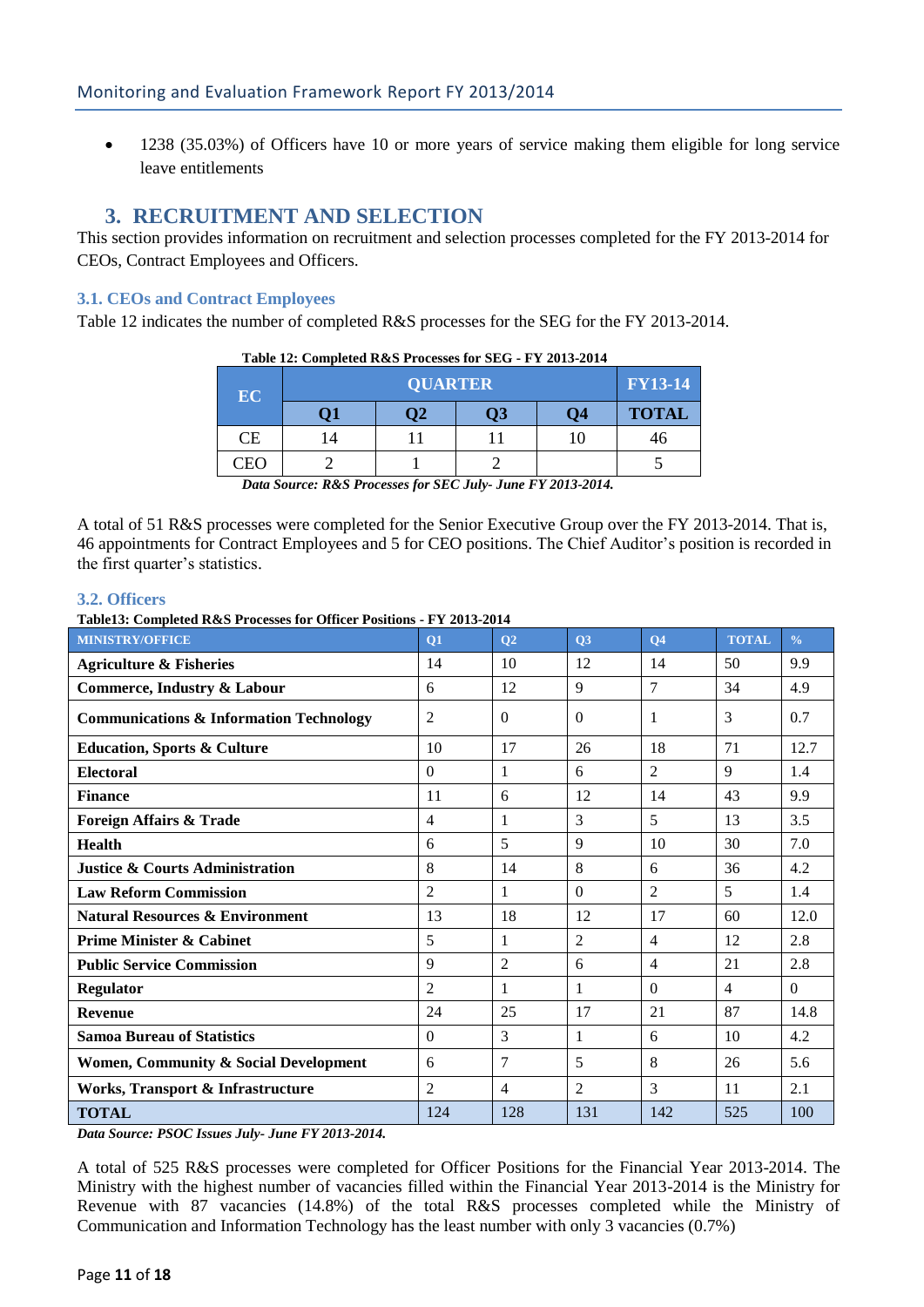## **4. WORKING CONDITIONS AND ENTITLEMENTS**

## <span id="page-11-1"></span><span id="page-11-0"></span>**4.1. Determination 9: Attendance and Flexible Hour Arrangements**

For the FY 2013-2014 a total of 24 Officers and 5 Contract Employees utilized Flexible Hour Arrangements in order for them to participate in rugby trainings, the Health Fitness Challenge, and take time to drop and pick up their children from school as well as starting and finishing work early.

## <span id="page-11-2"></span>**4.2. Determination 10: Holidays**

There were eleven (11) holidays observed for the FY 2013- 2014. Presented in the table below are the numbers of Contract Employees, Officers, Term Employees and Wage Workers who were required to work during the holidays

| Public and Commission Holidays from 1 July 2013 – 30 June    |    | <b>Number of Employees working on</b><br><b>Public and/or Commission Holidays</b> |           |    |  |  |  |
|--------------------------------------------------------------|----|-----------------------------------------------------------------------------------|-----------|----|--|--|--|
| 2014                                                         | CE | <b>OF</b>                                                                         | <b>TE</b> | WW |  |  |  |
| Q1                                                           |    |                                                                                   |           |    |  |  |  |
| Father's Day 12/08/13 (1 Day)                                |    | 34                                                                                |           | 9  |  |  |  |
| Q <sub>2</sub>                                               |    |                                                                                   |           |    |  |  |  |
| White Sunday $14/10/13$ (1 Day)                              | 2  | 31                                                                                |           | 5  |  |  |  |
| Christmas Day 25/12/2013 (1 Day)                             |    | 44                                                                                |           | 5  |  |  |  |
| Boxing Day 26/12/2013 (1 Day)                                |    | 46                                                                                |           | 5  |  |  |  |
| New Years Day 1/1/2014 (1 Day)                               |    |                                                                                   |           |    |  |  |  |
| Day After New Year's Day $2/1/2014$ (1 Day)                  |    |                                                                                   |           |    |  |  |  |
| Commission Holidays 27/12/2013,30/12/2013-3/01/2014 (6 days) | 2  | 60                                                                                |           | 6  |  |  |  |
| Q3                                                           |    |                                                                                   |           |    |  |  |  |
| Good Friday 18/04/14 (1 Day)                                 |    |                                                                                   |           |    |  |  |  |
| $\overline{O4}$                                              |    |                                                                                   |           |    |  |  |  |
| Easter Monday 21/04/2014 (1 Day)                             | 1  | 35                                                                                | 3         | 8  |  |  |  |
| Mother's Day 13/05/2014 (1 Day)                              |    | 14                                                                                |           | 5  |  |  |  |
| Independence Day $01/06/14$ (1 Day)                          | 5  | 152                                                                               | 3         | 7  |  |  |  |

**Table 14: Number of Employees working per Holiday FY 2013-2014**

Employees worked during the above holidays for various reasons which include:

- On duty announcing jobs;
- Night watchmen;
- Drivers picking and dropping off employees;
- Immigration Officers at Faleolo and Fagalii Airports;
- Conducting inspections and monitoring the UNSIDS conference hall
- Attending to diplomatic duties for VIPs arriving into the country.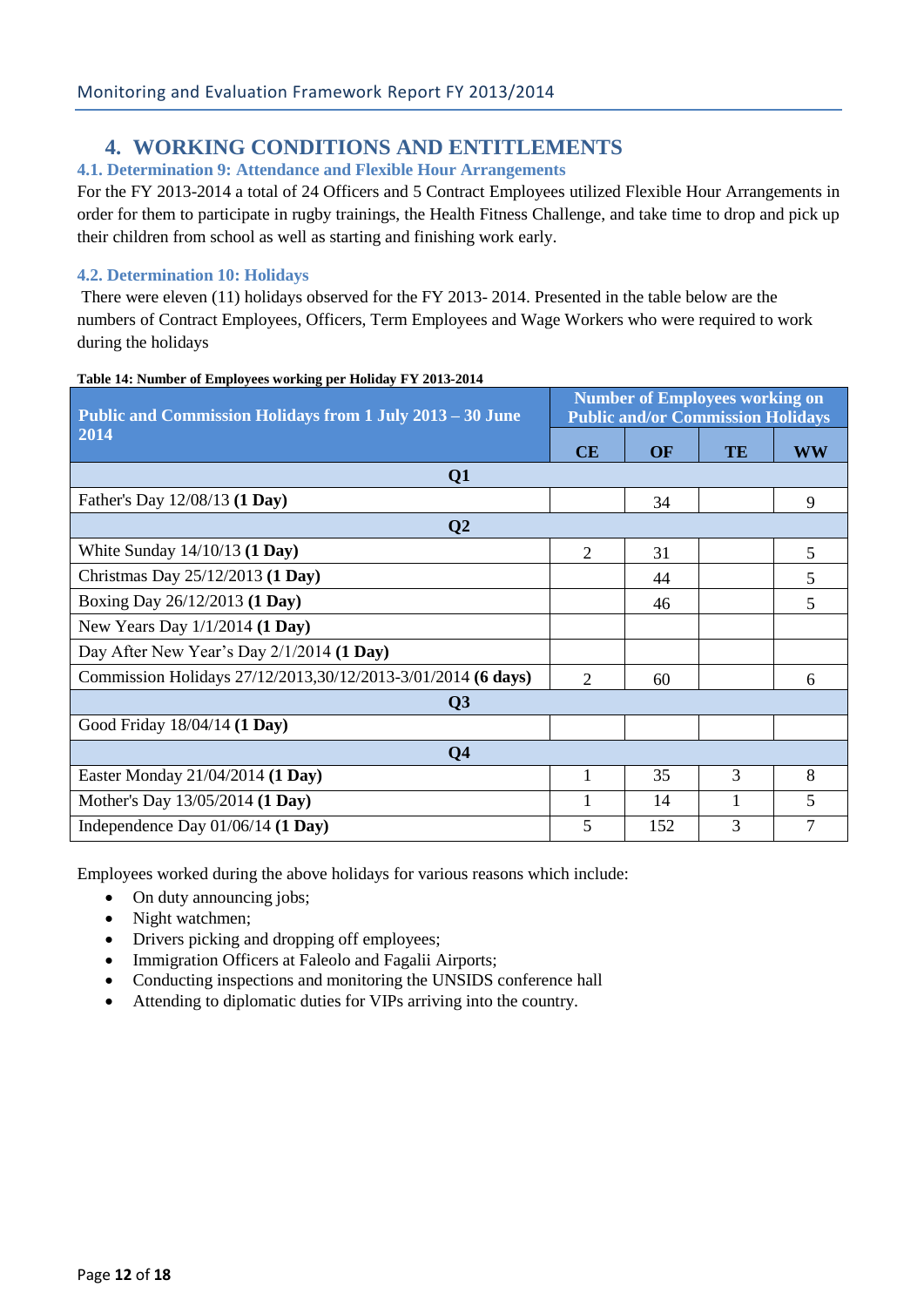## <span id="page-12-0"></span>**4.3. Determination 11: Overtime and Penalty Rates**

Table 15 below provides a summary of Ministries, the number of Employees who worked overtime during the period reported as well as the total amount paid for each Ministry

| <b>MINISTRY</b> | # of<br><b>Employees</b><br><b>JUL-DEC</b><br><b>FY13-14</b> | # of<br><b>Employees</b><br><b>JAN-JUN</b><br><b>FY13-14</b> | <b>Total Amount</b><br>Paid (SAT\$)<br><b>JUL-DEC FY13-</b><br>14 | <b>Total Amount</b><br>Paid (SAT\$)<br><b>JAN-JUN FY13-</b><br>14 | <b>TOTAL FY</b><br>13-14 |
|-----------------|--------------------------------------------------------------|--------------------------------------------------------------|-------------------------------------------------------------------|-------------------------------------------------------------------|--------------------------|
| <b>MAF</b>      | 8                                                            | 4                                                            | \$5,029.54                                                        | \$1,894.32                                                        | \$6,923.86               |
| <b>MCIT</b>     |                                                              |                                                              | \$3,123.81                                                        |                                                                   | \$3,123.81               |
| <b>MESC</b>     | 5                                                            | 12                                                           | \$3,653.73                                                        | \$3,851.99                                                        | \$7,505.72               |
| <b>MOF</b>      | 10                                                           | 6                                                            | \$16,452.42                                                       | \$8,713.69                                                        | \$25,166.11              |
| <b>MFAT</b>     | $\overline{2}$                                               |                                                              | \$3,155.46                                                        | \$298.22                                                          | \$3,453.68               |
| <b>MJCA</b>     |                                                              |                                                              |                                                                   | \$2,745.60                                                        | \$2,745.60               |
| <b>MOH</b>      | 19                                                           |                                                              | \$24351.63                                                        | \$2,798.84                                                        | \$27,150.47              |
| <b>MNRE</b>     | 47                                                           |                                                              | \$89,144.45                                                       | \$1,366.18                                                        | \$90,510.63              |
| <b>MFR</b>      | 16                                                           | 6                                                            | \$9,635.62                                                        | \$3,926.61                                                        | \$13,562.23              |
| <b>MPMC</b>     | 3                                                            |                                                              | \$2,264.79                                                        |                                                                   | \$2,264.79               |
| <b>MWCSD</b>    | $\overline{2}$                                               | $\overline{2}$                                               | \$411.9                                                           | \$216.81                                                          | \$628.71                 |
| <b>MWTI</b>     | $\overline{2}$                                               |                                                              | \$423.90                                                          |                                                                   | \$423.90                 |
| <b>SBS</b>      | 51                                                           |                                                              | \$6,379.89                                                        | \$1609.99                                                         | \$7,989.88               |
| <b>OEC</b>      |                                                              |                                                              | \$851.60                                                          |                                                                   | \$851.60                 |
| <b>TOTAL</b>    | 167                                                          | 35                                                           | \$164,878.74                                                      | \$27,422.24                                                       | \$192,300.98             |

**Table 15: Number of Employees working overtime and Overtime Payment**

Based on the above table:

- The MNRE as one of the largest Ministries has the largest number 48 (24%) of employees working overtime with the highest amount of money \$90,510.63 (47%) paid out to its employees
- It the first half of the FY (July- December) that paid out \$164,878.74(86%) of the total FY spending on Overtime

## <span id="page-12-1"></span>**4.4. Determination 12: Counting of Service**

Over the Financial Year 2013-2014, 39 requests for counting of previous service were given for Commission approval, 38 (97%) were approved and only 1 (3%) request was denied. Approximately 18 % of approved requests were for counting of previous service within Public Bodies, while 59% was for previous service within the SPS, 21% of requests were for recognition of an employee's previous service as a wage worker/casual employee.

## <span id="page-12-2"></span>**4.5. Determination 13: Leave**

Determinations 13A to 13I make provision for various types of leave that employees are or may be entitled to. These include:

- Annual Leave
- Sick Leave
- Leave for School Teachers
- Maternity and Paternity Leave
- Bereavement Leave
- Study Leave (Short and Long Term)
- Special Leave, including Special Leave for Election Candidates; and
- Long Service Leave

Table 16 provides information regarding leave entitlements accessed/utilized by employees over for the Financial Year 2013-2014, based on information provided by Ministries in their MQRs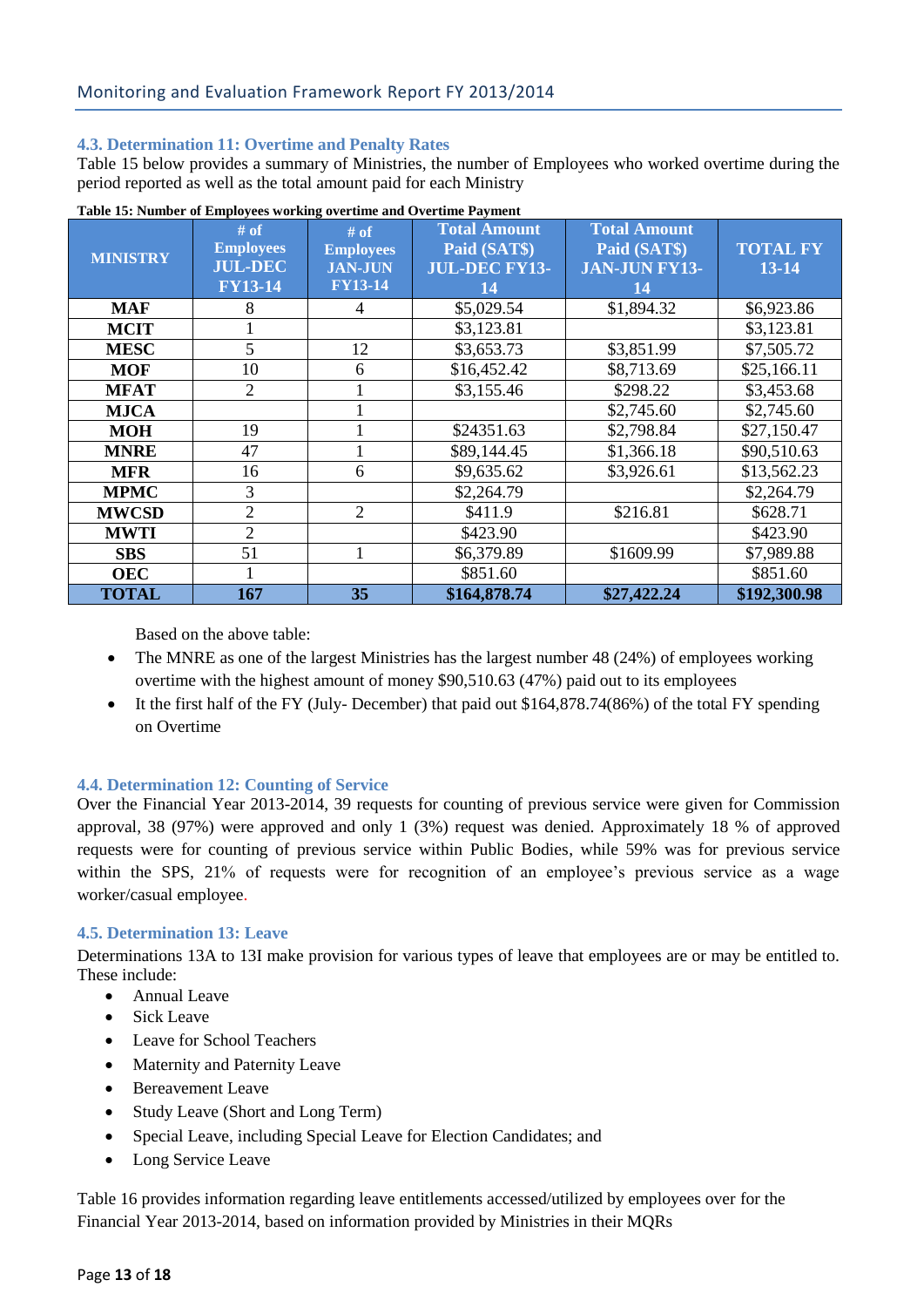| <b>LEAVE</b><br><b>ENTITLEMENT</b>                                        | <b>NUMBER OF</b><br><b>EMPLOYEES GRANTED</b><br><b>ENTITLEMENT FOR FY</b><br>2013-2014 | <b>COMMENTS</b>                                                                                                                                                                                                                                                                                                                                                                    |
|---------------------------------------------------------------------------|----------------------------------------------------------------------------------------|------------------------------------------------------------------------------------------------------------------------------------------------------------------------------------------------------------------------------------------------------------------------------------------------------------------------------------------------------------------------------------|
| Annual Leave (Carry<br><b>Forward Requests)</b>                           | 220                                                                                    | Officers and Wage Workers are entitled under<br>Determination 13A to request for unutilized AL<br>entitlements to be carried forward for a further 6 months<br>after the end of the leave year. There is currently no<br>provision for the same entitlement for carrying forward of<br>AL for Contract Employees. 96% of employees requesting<br>to carry forward AL were approved |
| <b>Sick Leave</b>                                                         | $\sim$                                                                                 | Not Reported                                                                                                                                                                                                                                                                                                                                                                       |
| Leave for School<br>Teachers                                              |                                                                                        | Not Reported                                                                                                                                                                                                                                                                                                                                                                       |
| <b>Maternity Leave</b>                                                    | 134                                                                                    | 91% of employees granted ML were Officers.                                                                                                                                                                                                                                                                                                                                         |
| Paternity Leave                                                           | 62                                                                                     | 82 Officers and 2 Contract Employees were granted PL<br>with pay over the FY. Wage Workers are not entitled to PL.                                                                                                                                                                                                                                                                 |
| <b>Bereavement Leave</b>                                                  | 688                                                                                    | 94% of employees granted BL were Officers                                                                                                                                                                                                                                                                                                                                          |
| <b>Study Leave (Short</b><br>Term)                                        | 120                                                                                    | 96% employees granted ST-Study Leave were Officers                                                                                                                                                                                                                                                                                                                                 |
| Study Leave (Long Term)                                                   | 6                                                                                      | All employees granted LT-Study Leave were Officers                                                                                                                                                                                                                                                                                                                                 |
| Special Leave, including<br>Special Leave for<br>Election Candidates; and | 52WP<br>20WOP                                                                          | 72% are employees that were granted Special Leave With<br>Pay, the remaining 28% were granted Special Leave<br>Without Pay.                                                                                                                                                                                                                                                        |
| Long Service Leave                                                        |                                                                                        | Not Reported                                                                                                                                                                                                                                                                                                                                                                       |

#### **Table 16: Number of Employees in the SPS accessing Leave Entitlements FY 2013-2014.**

## <span id="page-13-0"></span>**4.6. Determination 14: Cessation of Employment**

Employment benefits for Untaken Annual, Sick and Long Service Leave together with other payments which include ex-gratia when an employee dies, severance pay as well as disability allowance are paid to employees upon resignation, retirement, death, disability or in the case of contract employees, due to end of their contract term, with the exceptions of CEOs and Contract Employees, employees are entitled to receive pay out for untaken annual leave entitlements and 30% of untaken sick leave entitlements. Officers are entitled to untaken long service leave entitlements and CEOs and contract employees are entitled to severance pay. Where cessation of employment is due to death or disability, employees are entitled to an ex-gratia payment or disability payment respectively. Cessations of employment benefits are not paid out when an employee is found guilty of Breaching the Code of Conduct

A comparison of similar entitlements paid out over the previous two FY (2011/2012and 2012/2013) is provided in Table 17.

| <b>UNTAKEN LEAVE</b>                | TOTAL FY 11-12 | <b>TOTAL FY 12-13</b> | TOTAL FY 13-14   |  |  |  |  |  |
|-------------------------------------|----------------|-----------------------|------------------|--|--|--|--|--|
| <b>ANNUAL</b>                       | \$71,694.54    | \$88,395.56           | 139,893.73<br>\$ |  |  |  |  |  |
| <b>SICK</b>                         | \$426,620.97   | \$504,839.06          | 260,520.99<br>\$ |  |  |  |  |  |
| <b>LONG SERVICE</b><br><b>LEAVE</b> | \$2,148,856.24 | \$2,362,344.14        | 863,439.59<br>\$ |  |  |  |  |  |
| <b>OTHER BENEFITS</b>               |                |                       |                  |  |  |  |  |  |
| <b>EX-GRATIA</b>                    | \$207,450.85   | \$122,664.90          | 110,499.00       |  |  |  |  |  |

|  | Table 17: Cessation of Employment Benefits Paid out to Employees - JULY-DECEMBER FY 2013-2014 |  |  |
|--|-----------------------------------------------------------------------------------------------|--|--|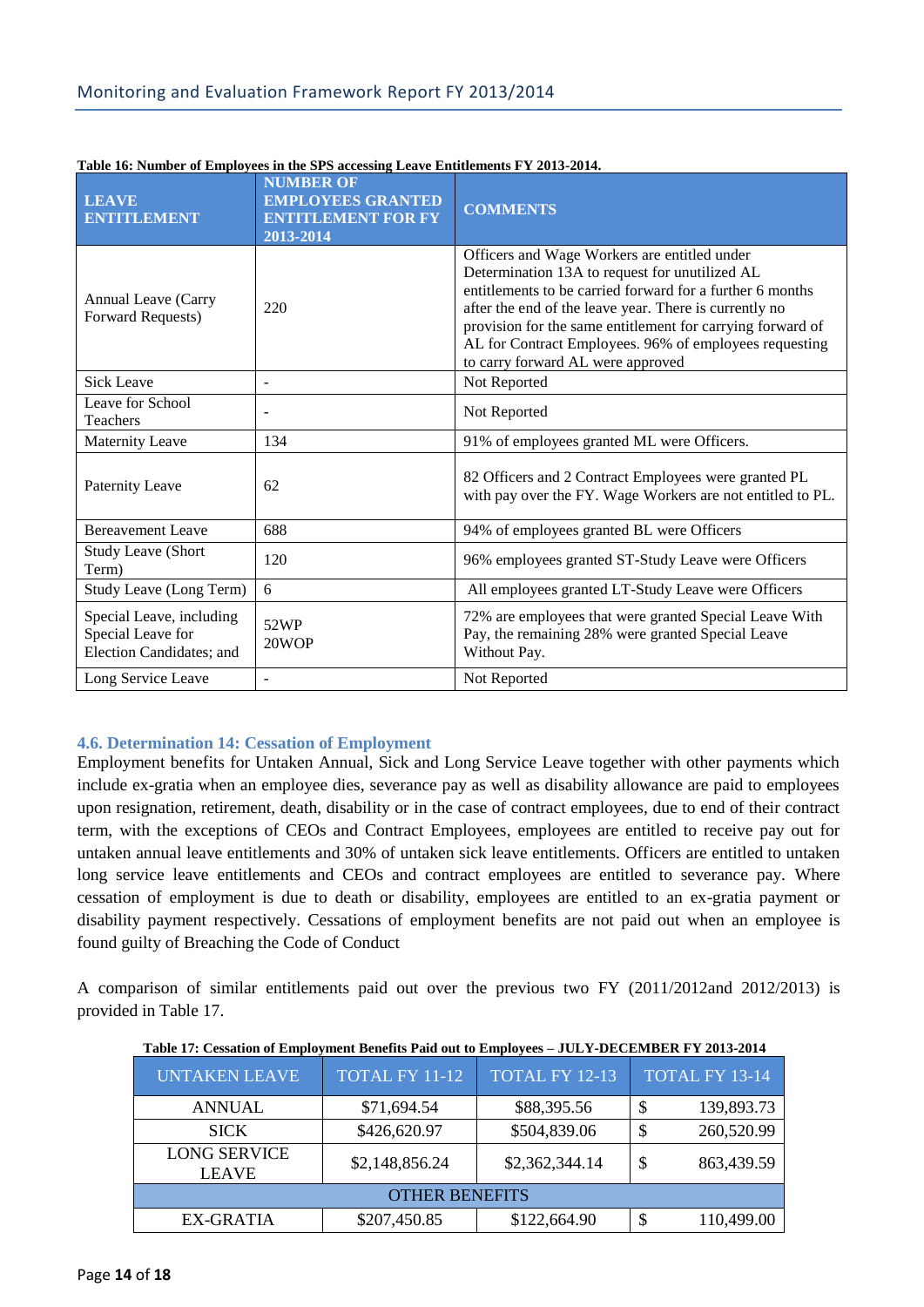| TOTAL (SAT\$)        | \$3,135,679.58 | \$3,619,155.49 | S | 1,965,757.28 |
|----------------------|----------------|----------------|---|--------------|
| <b>DISABILITY</b>    | ΝA             | \$27,502.00    |   | ΝA           |
| <b>SEVERANCE PAY</b> | \$281,056.98   | \$513,409.83   | ◡ | 591,403.97   |

#### <span id="page-14-0"></span>**4.7. Determination 15: Allowances**

Determinations 15A – 15M make provisions for different types of allowances that employees are entitled to. These include:

- Overseas Travelling Allowance, which includes DSA, Clothing and Incidental Allowances;
- Local Travelling Allowance
- Cashiers' Risk Allowance
- Higher Duties Allowance
- Part-Time Allowance
- Shift Allowance
- Transportation Allowance
- Responsibility Allowance
- Health Hazard Allowance
- Minister's Secretarial Allowance; and
- Examination Allowance

Table 18 provides information on allowances paid out to employees over the FY 2013-2014. This information is from Ministries MQRs and Annual CEO HRM Report together with the available information on the People and FinanceOne Systems

Table 18 specifically provides information pertaining to allowances paid out to employees during the Financial Year 2013-2014. In comparing the data of the FY 13-14 to that of FY 12-13; there is an increase of more than 50% (\$2,436,127.71) that was spent for the FY 13-14. Table 19 provides a summary of DSA paid out to employees over the FY 2013-2014 in five different currencies.

**Table 18: Allowances (excluding DSA) paid out to employees FY 2013-2014.**

| <b>ALLOWANCES</b>        | FY2012/13        | <b>FY 13-14</b>  |
|--------------------------|------------------|------------------|
| <b>LOCAL TRAVELLING</b>  | 40,700.00<br>\$  | 12,580.00<br>\$  |
| <b>HIGHER DUTIES</b>     | 472,623.11<br>\$ | 489,841.10<br>S. |
| <b>INCIDENTAL</b>        | 25,916.63<br>\$  | \$375,470.18     |
| RESPONSIBILITY ALLOWANCE | \$<br>691.48     |                  |
| HEALTH HAZARD ALLOWANCE  | \$<br>38.45      | \$<br>893.42     |
| <b>EXAM</b>              |                  | 91,330.00<br>\$  |
| <b>REMOTE</b>            |                  | \$<br>971.12     |
| <b>SHIFT</b>             |                  | 44,859.15<br>\$  |
| <b>TOTAL ALLOWANCES</b>  | \$1,110,025.40   | \$3,546,153.11   |

*Data Source: PeopleOne System and Ministry Quarterly Reports FY 2013-2014*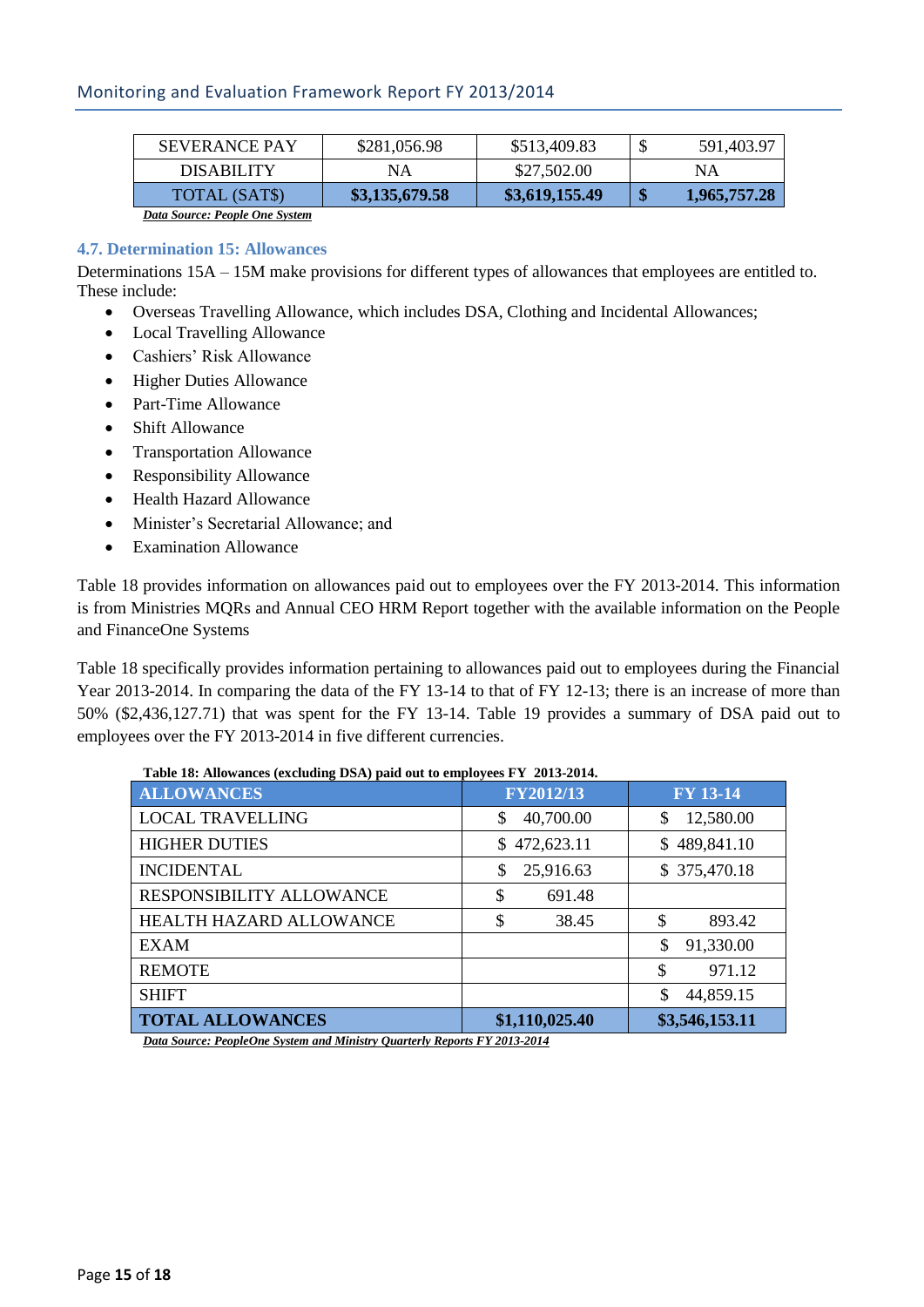| <b>DSA</b>     | <b>TOTAL</b><br># of CE | TOTAL <sup>#</sup><br>of O | <b>OTHER</b> | <b>SAT</b>   | <b>USD</b>  | <b>NZD</b>  | <b>FJD</b>  | <b>AUD</b>  |
|----------------|-------------------------|----------------------------|--------------|--------------|-------------|-------------|-------------|-------------|
| Q <sub>1</sub> | 29                      | 29                         | 3            | \$132,812.66 | \$6,576.25  | \$4,139.00  | \$9,106.40  |             |
| Q <sub>2</sub> | 29                      | 32                         |              | \$110,818.10 | 23,612.85   | \$46,114.85 | \$7,642.00  | \$1,392.50  |
| Q <sub>3</sub> | 27                      | 21                         |              | \$95,097.27  | \$3,968.50  | \$8,900.00  | \$2,106.00  | \$13,575.00 |
| Q4             | 21                      | 27                         |              | \$112,145.41 | \$10,305.00 | \$7,120.00  | \$2,814.00  | \$1,444.00  |
| <b>TOTAL</b>   | 106                     | 109                        |              | \$450,873.44 | \$44,462.60 | \$66,273.85 | \$21,668.40 | \$16,411.50 |

**Table 19: Daily Subsistence Allowance paid out to employees FY 2012/13.**

*Data Source: Ministry Quarterly Reports FY 2013-2014*

## <span id="page-15-0"></span>**5. OTHER HRM COMPONENTS**

## <span id="page-15-1"></span>**5.1 Managing Breaches of the Code of Conduct**

A total of 24 Employees as shown in Table 20 below were investigated for Breaching the Code of Conduct as stipulated in Section 17 of the PS Act 2004. The outcomes of all the investigations conducted resulted in 3 Officers having their services terminated, 3 cases with investigations pending and the remaining employees were given warnings and penalized with other relevant penalties. With the data provided by Ministries, the most common forms of breaching the Code of Conduct are:

- Section (g) not using government resources properly with 10 cases (48%);
- Not complying with sections (c) treat everyone with respect and courtesy and without coercion and harassment and (e) comply with all lawful and reasonable directions given to them by person who have authority to give those directions with 3 cases each (14%);
- Sections (a) be honest and impartial and (i) act with integrity and not misuse their status or authority to seek or obtain a benefit for themselves or any other person or body, both had 2 cases (10%);
- And 1 case  $(5\%)$  of not complying with section (1) uphold the good reputation of the public service.

|    | Table 20: Breach of the Code of Conduct by Employees |  |    |                    |                      |                |                 |       |  |  |
|----|------------------------------------------------------|--|----|--------------------|----------------------|----------------|-----------------|-------|--|--|
|    | TE                                                   |  | WW | <b>TERMINATION</b> | <b>PENDING</b>       | <b>WARNING</b> | <b>IINKNOWN</b> | OTHER |  |  |
|    |                                                      |  |    |                    | <b>INVESTIGATION</b> |                | <b>PENALTY</b>  |       |  |  |
| 16 |                                                      |  |    |                    |                      |                |                 |       |  |  |

## <span id="page-15-2"></span>**5.2 Staff Training, Induction and Capacity Building**

Table 21 provides information on the Trainings and Inductions attended by employees of all the Ministries over the FY 2013-2014

| <b>Table 21 Trainings and Inductions (Not including Meetings/Conferences/Forums/Consultations)</b> |              |                                                          |                                                                 |                                                                  |                                                               |                                                       |                                                 |                                             |                                                  |                                           |
|----------------------------------------------------------------------------------------------------|--------------|----------------------------------------------------------|-----------------------------------------------------------------|------------------------------------------------------------------|---------------------------------------------------------------|-------------------------------------------------------|-------------------------------------------------|---------------------------------------------|--------------------------------------------------|-------------------------------------------|
| <b>Ministry</b>                                                                                    | <b>Total</b> | Number of<br><b>People that</b><br>attended<br>trainings | Number of<br><b>People that</b><br>attended<br><b>workshops</b> | <b>Number</b><br>of People<br>that<br>attended<br><b>Courses</b> | <b>Number</b><br><sub>of</sub><br><b>Trainings</b><br>(Local) | <b>Number</b><br>of<br><b>Trainings</b><br>(Overseas) | <b>Number of</b><br><b>Workshops</b><br>(Local) | Number of<br><b>Workshops</b><br>(Overseas) | <b>Number</b><br>of<br><b>Courses</b><br>(Local) | <b>Number</b><br>of Courses<br>(Overseas) |
| <b>MAF</b>                                                                                         | 27           | 16                                                       |                                                                 | 3                                                                |                                                               | 10                                                    |                                                 | 8                                           |                                                  |                                           |
| <b>MCIL</b>                                                                                        | 33           | 19                                                       | 12                                                              | 2                                                                | 4                                                             | 12                                                    | ↑                                               | 8                                           | $\Omega$                                         |                                           |
| <b>MCIT</b>                                                                                        | $\Omega$     | 0                                                        |                                                                 | $\Omega$                                                         |                                                               |                                                       | $\Omega$                                        |                                             | $\Omega$                                         | 0                                         |
| <b>MESC</b>                                                                                        | 9            | 4                                                        | 3                                                               | 2                                                                | $\bigcap$                                                     |                                                       | $\Omega$                                        |                                             | $\Omega$                                         |                                           |
| <b>MFAT</b>                                                                                        | 22           | 18                                                       |                                                                 | 3                                                                | h                                                             | 8                                                     |                                                 |                                             | $\Omega$                                         |                                           |
| <b>MFR</b>                                                                                         | 119          | 94                                                       | 6                                                               | 19                                                               | 13                                                            | 11                                                    |                                                 | <sub>6</sub>                                | 3                                                |                                           |
| <b>MJCA</b>                                                                                        | 133          | 114                                                      | $\bigcap$                                                       | 17                                                               | 10                                                            |                                                       | $\bigcap$                                       |                                             |                                                  |                                           |
| <b>MWCSD</b>                                                                                       | 8            |                                                          |                                                                 | $\overline{0}$                                                   |                                                               |                                                       |                                                 |                                             |                                                  | 0                                         |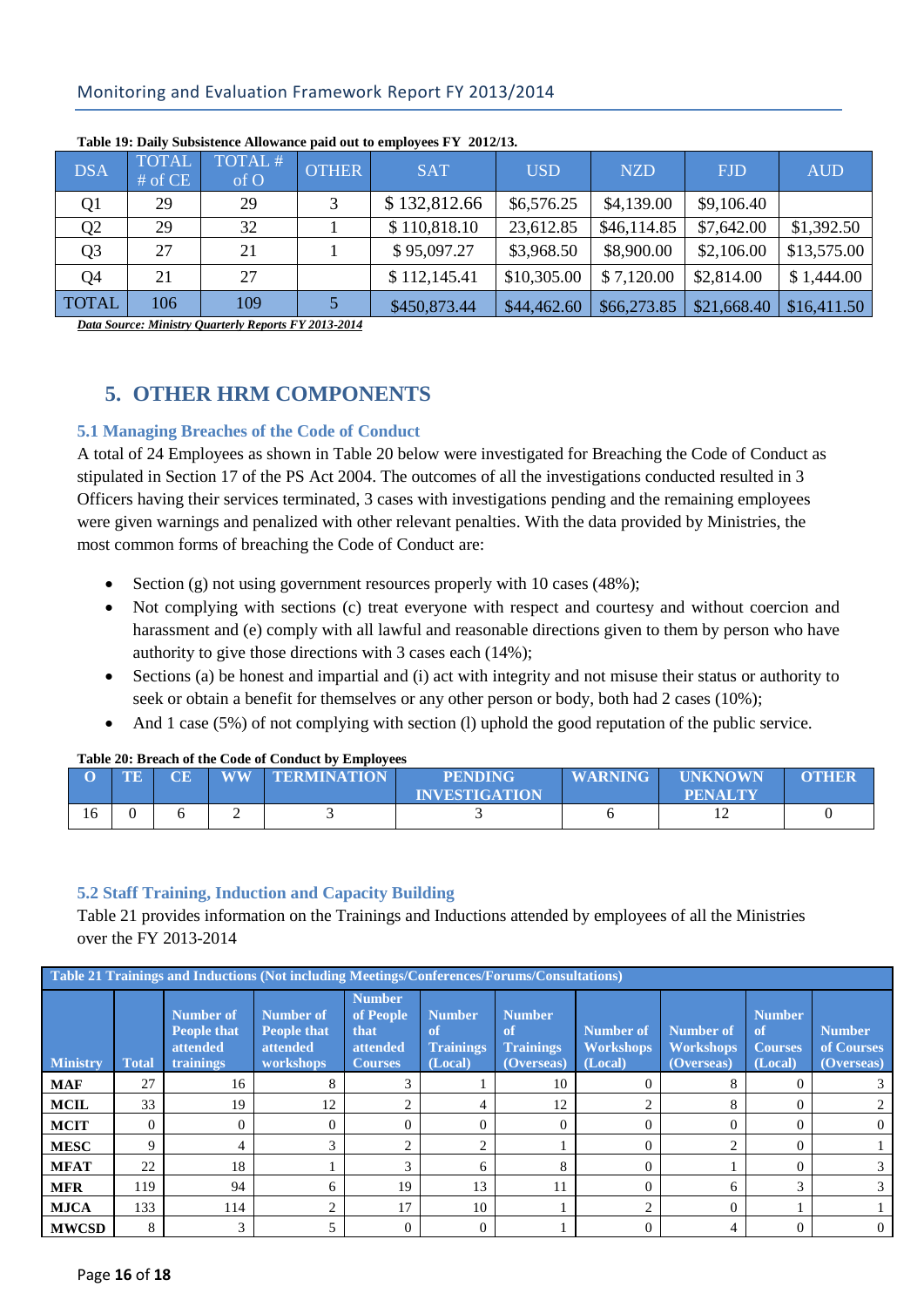| <b>MNRE</b>   | 63  | 33           | 28             | 2              | $\Omega$       | 32           | $\Omega$       | 23             | $\Omega$ | 2              |
|---------------|-----|--------------|----------------|----------------|----------------|--------------|----------------|----------------|----------|----------------|
| <b>MOF</b>    | 38  | 15           | 22             |                | $\Omega$       | 12           | $\Omega$       | 17             | 0        |                |
| <b>MOH</b>    | 3   | 3            | $\overline{0}$ | $\overline{0}$ | $\Omega$       |              | $\Omega$       | $\Omega$       |          | $\overline{0}$ |
| <b>MPMC</b>   | 8   | $\bigcap$    | 6              | $\mathbf{0}$   | $\Omega$       |              | $\Omega$       | 4              | $\Omega$ | $\overline{0}$ |
| <b>MWTI</b>   | 13  | $\mathbf{r}$ | 3              | 3              |                | 6            |                | C              |          | 3              |
| <b>OEC</b>    | 14  | 11           | 3              | $\mathbf{0}$   | 3              | 5            |                |                | $\Omega$ | $\overline{0}$ |
| <b>OOTR</b>   | 28  | 25           |                | 2              | $\mathbf{0}$   | 16           | $\Omega$       |                | $\Omega$ |                |
| <b>PSC</b>    | 41  | 21           | 19             |                | 6              | 6            |                | $\Omega$       | $\Omega$ |                |
| <b>SBS</b>    | 21  | 8            | 13             | $\mathbf{0}$   | $\overline{0}$ | 4            | $\overline{0}$ | $\mathbf{r}$   | $\Omega$ | $\theta$       |
| <b>SLRC</b>   | 42  | 28           | 14             | $\mathbf{0}$   | $\mathcal{I}$  | $\mathbf{0}$ | 2              | $\overline{0}$ | $\Omega$ | $\overline{0}$ |
| <b>Total</b>  | 622 | 421          | 146            | 55             | 53             | 127          | 9              | 84             | 4        | 21             |
| $\frac{0}{0}$ |     |              |                |                | 29%            | 71%          | 10%            | 90%            | 16%      | 84%            |

As shown in Table 21 above:

- A total of 622 employees from all 18 Ministries had the opportunity to attend Trainings, Courses and Workshops throughout the FY 2013-2014 with 68%, 9% and 23% of employees attending respectively.
- Majority of these trainings, workshops and courses were conducted overseas
- The MJCA and MFR are the top 2 Ministries with more than a 100 employees assigned for trainings, workshops and courses
- The MWCSD is the only Ministry with the least numbers of employees assigned to capacity building
- The MCIT is the only Ministry that does not assign any of its employees to trainings, workshops and courses

The past FY 12-13 Report had 5 components of the HRM M&E Framework that were not reported, however with the FY13-14 only 2 of the 5 components are reported. Managing Grievances was the other component to be reported however, the data given in the MQRs indicated that there were no grievances for the FY 13-14 period. The two remaining components that are not recorded in the MQRs are Appeals and Organizational Structures and measures have been taken to collect the data for these components to be reported in future reports.